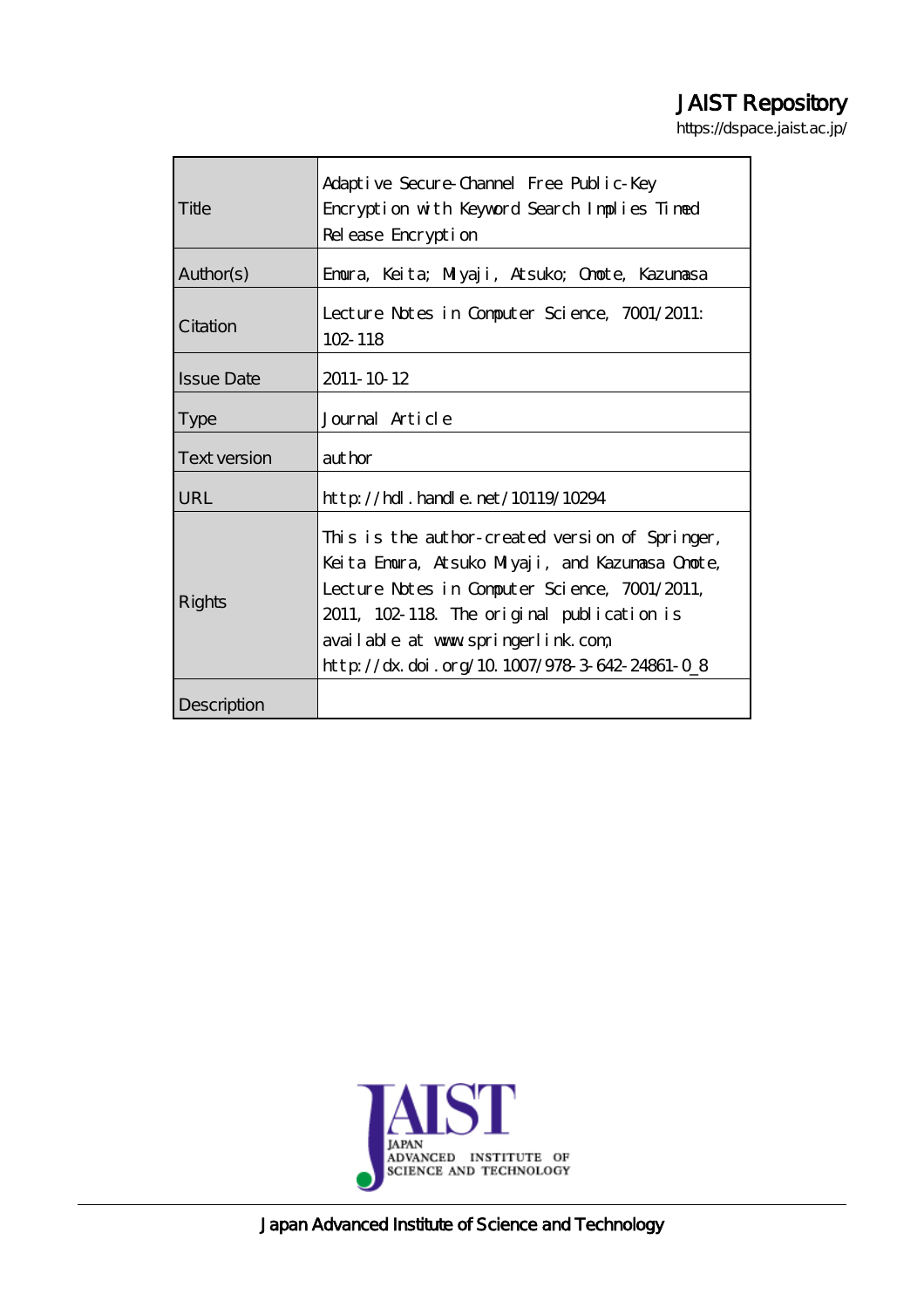## **Adaptive Secure-Channel Free Public-Key Encryption with Keyword Search Implies Timed Release Encryption**

Keita Emura<sup>1</sup>, Atsuko Miyaji<sup>2</sup>, and Kazumasa Omote<sup>2</sup>

<sup>1</sup> Center for Highly Dependable Embedded Systems Technology School of Information Science Japan Advanced Institute of Science and Technology, 1-1, Asahidai, Nomi, Ishikawa, 923-1292, Japan *{*k-emura,miyaji,omote*}*@jaist.ac.jp

Abstract. As well-known results, timed-release encryption (TRE) and public key encryption scheme with keyword search (PEKS) are very close to identity-based encryption (IBE), respectively. It seems natural that there is a close relationship between TRE and PEKS. However, no explicit bridge has been shown between TRE and PEKS so far. In this paper, we show that TRE can be generically constructed by PEKS with extended functionalities, called secure-channel free PEKS (SCF-PEKS) with adaptive security, and discuss the reason why PEKS and (nonadaptive) SCF-PEKS are not suitable for constructing TRE. In addition to this result, we also show that adaptive SCF-PEKS can be generically constructed by anonymous IBE only. That is, for constructing adaptive SCF-PEKS we do not have to require any additional cryptographic primitive compared to the Abdalla et al. PEKS construction (J. Cryptology 2008), even though adaptive SCF-PEKS requires additional functionalities. This result seems also independently interesting.

## **1 Introduction**

**Timed-Release Encryption (TRE)**: Timed-release encryption (TRE) was proposed by May [22], where even a legitimate recipient cannot decrypt a ciphertext before a semi-trusted time server (TS) sends (or broadcasts) a time-release key  $s_T$  assigned with a release time  $T$  of the encryptor's choice. As a well-known result, (public key based) TRE is very close to identity-based encryption (IBE). More precisely, generic constructions of TRE based on IBE, public key encryption (PKE), and one-time signature (OTS) have been proposed [8, 21, 24]. Since PKE can be constructed by IBE (and OTS) [6], and digital signature can be constructed by the extraction algorithm of IBE [9], we can say that TRE can be generically constructed by IBE. As an intuition, TRE might be close to other cryptographic primitives which are also close to IBE. So, next we introduce public key encryption scheme with keyword search (PEKS) as such a primitive.

**Public key Encryption scheme with Keyword Search (PEKS)**: PEKS was proposed by Boneh et al. [5]. This scheme considers searching keywords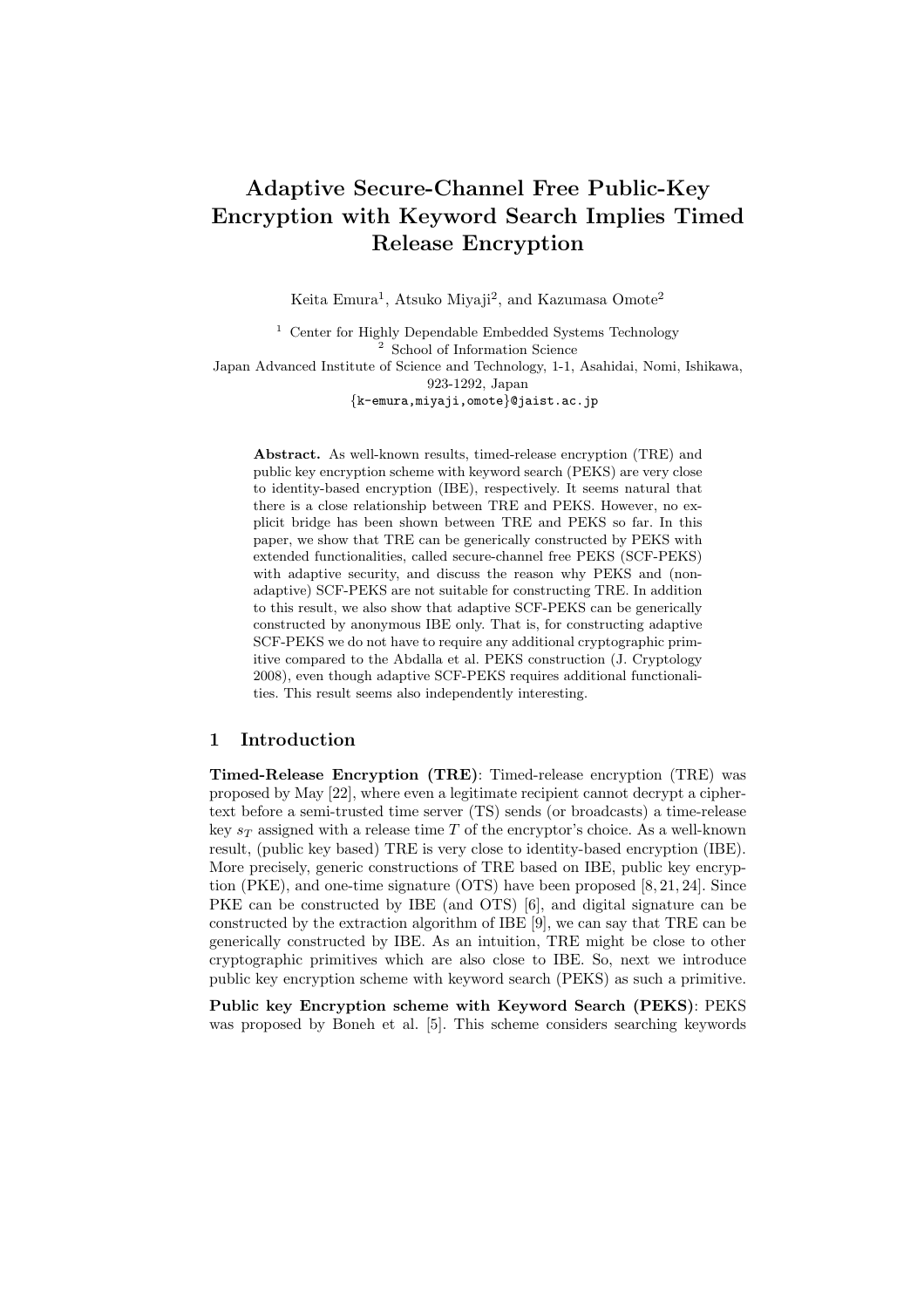from encrypted data. Briefly, the flow of PEKS is as follows: A receiver makes a trapdoor  $t_{\omega}$  for a keyword  $\omega$ , and uploads it on an e-mail server. A sender makes an encrypted keyword (which is encrypted by using a keyword *ω ′* and the receiver's public key), and sends it to the server. The server outputs 1 if  $\omega = \omega'$ , by using  $t_{\omega}$ , and 0 otherwise. As a way to construct PEKS, Abdalla et al. [1] showed that a generic construction of PEKS based on anonymous IBE is sufficient. Next, we discuss the relationships among IBE, TRE, and PEKS.

**The Relationships among IBE, TRE, and PEKS**: One may think that TRE can be generically constructed by PEKS, since IBE (with 1-bit plaintext space) can be constructed by PEKS [5], and TRE can be generically constructed by IBE [8, 24]. However, since generic constructions of TRE based on IBE [8, 24] implicitly<sup>3</sup> require multi-bit plaintext space, we cannot conclude that TRE can be generically constructed by PEKS (so we denote it with "?" in Fig 1 later). There are two easy-to-find ways for showing a relationship between TRE and PEKS: (1) for IBE, show that 1-bit plaintext space is enough to make multi-bit plaintext space (as in the PKE case shown by Myers and Shelat [23]), or (2) propose a generic construction of TRE based on IBE with just 1-bit plaintext space. We do not conclude that these are possible or impossible, but try to establish a bridge between TRE and PEKS from another perspective in this paper. To do so, we revisit PEKS with extended functionalities, called securechannel free PEKS (SCF-PEKS).

**Security Conditions of Previous Secure Channel Free PEKS (SCF-PEKS) Schemes and its Theoretic Extension**: PEKS schemes ensure that the server (or an outsider) does not learn anything about keywords chosen by the sender *without trapdoor information*. If trapdoors are revealed, then anyone can execute the test procedure. Therefore, trapdoors cannot be sent via public (i.e., insecure) channels. So, in PEKS schemes, a secure channel (such as secure socket layer (SSL) and transport layer security (TLS)) between a receiver and a server is required, and establishing secure channel requires additional setup costs. To solve this problem, secure channel-free PEKS (SCF-PEKS) have been proposed [2, 15, 16, 19], where the server has a public/secret key pair, and the sender makes an encrypted keyword (which is encrypted by using a keyword *ω ′* and both the server's public key and the receiver's public key), and sends it to the server. The server outputs 1 if  $\omega = \omega'$  by using the trapdoor  $t_{\omega}$  and its own secret key, and 0 otherwise. Even if  $t_{\omega}$  is sent via an insecure channel, no entity (except the server) can run the test procedure.

Next, we discuss the security conditions of the previous SCF-PEKS. The security model considered in [2, 15, 16, 19] does not capture the test queries (i.e., "CPA-like" security). As an exception, Rhee et al. have considered test queries [26]. However, this definition is still weak (i.e., "Unquoted CCA-like" security  $[23]$ , where an adversary is not allowed to issue the test queries adaptively. By considering the CCA2 security, SCF-PEKS must be secure even if a

<sup>&</sup>lt;sup>3</sup> That is, a plaintext of IBE has the form  $K_v||(M \oplus r)$ , where  $K_v$  is a verification key of OTS, *M* is a plaintext of TRE, and *r* is a random number.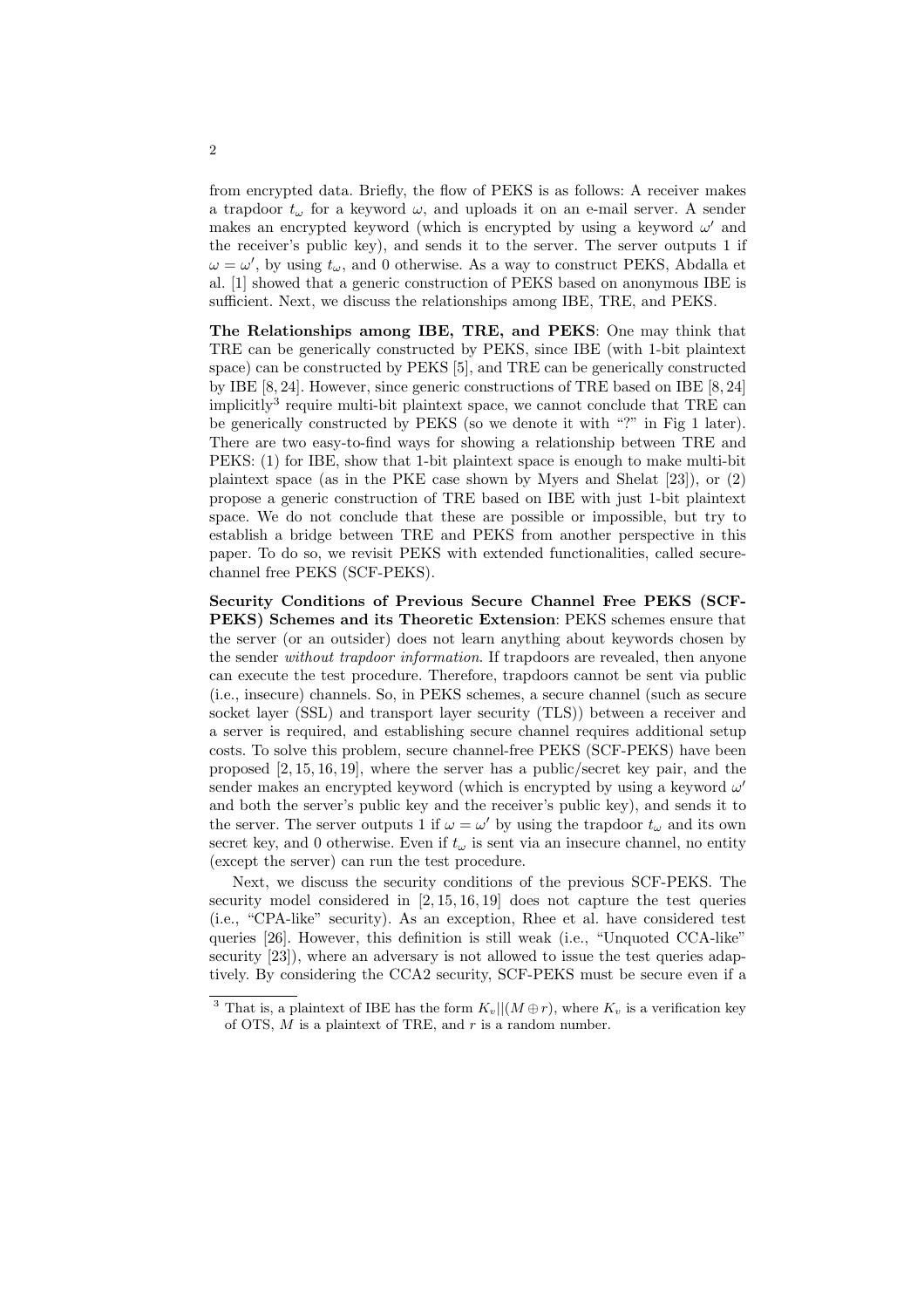"malicious-but-legitimate" receiver can be admitted to issue test queries *adaptively*. We insist that this adaptive (i.e., "CCA2-like") security is the natural extension of the SCF-PEKS security theoretically<sup>4</sup>, which is called adaptive SCF-PEKS.

**Our Contribution**: In this paper, we show the relationships of IBE, TRE, and adaptive SCF-PEKS (dashed arrows in Fig 1).



**Fig. 1: Relationships of IBE, TRE, and adaptive SCF-PEKS**

- 1. We show that TRE (with 1-bit plaintext space) can be constructed generically from adaptive SCF-PEKS.
	- We discuss the detailed reason why PEKS and (non-adaptive) SCF-PEKS are not suitable for constructing TRE in Section 4.3.
- 2. We propose a generic construction of adaptive SCF-PEKS based on anonymous IBE, selective-tag chosen-ciphertext (IND-stag-CCA) secure tag-based encryption (TBE), and strongly existentially unforgeable (sUF) OTS. This is the first generic construction of SCF-PEKS.
	- IND-stag-CCA-secure TBE can be constructed by selective-ID chosen plaintext (sID-CPA) secure IBE [20], and digital signature can be constructed by IBE [9]. So, our result shows that adaptive SCF-PEKS can be constructed by anonymous IBE only.
	- No additional cryptographic primitive is required from a generic construction of PEKS [1], even though adaptive SCF-PEKS requires additional functionalities.

## **2 Preliminaries**

In this section, we define the building tools for our generic TRE and adaptive SCF-PEKS construction.  $x \stackrel{\$}{\leftarrow} S$  means that  $x$  is chosen uniformly from a set

<sup>4</sup> The word "theoretically" means that here we do not discuss the necessity and practicality of adaptive SCF-PEKS. However, since malicious receivers can use the server as the test oracle in the SCF-PEKS usage, our adaptive security notion might be useful in practice.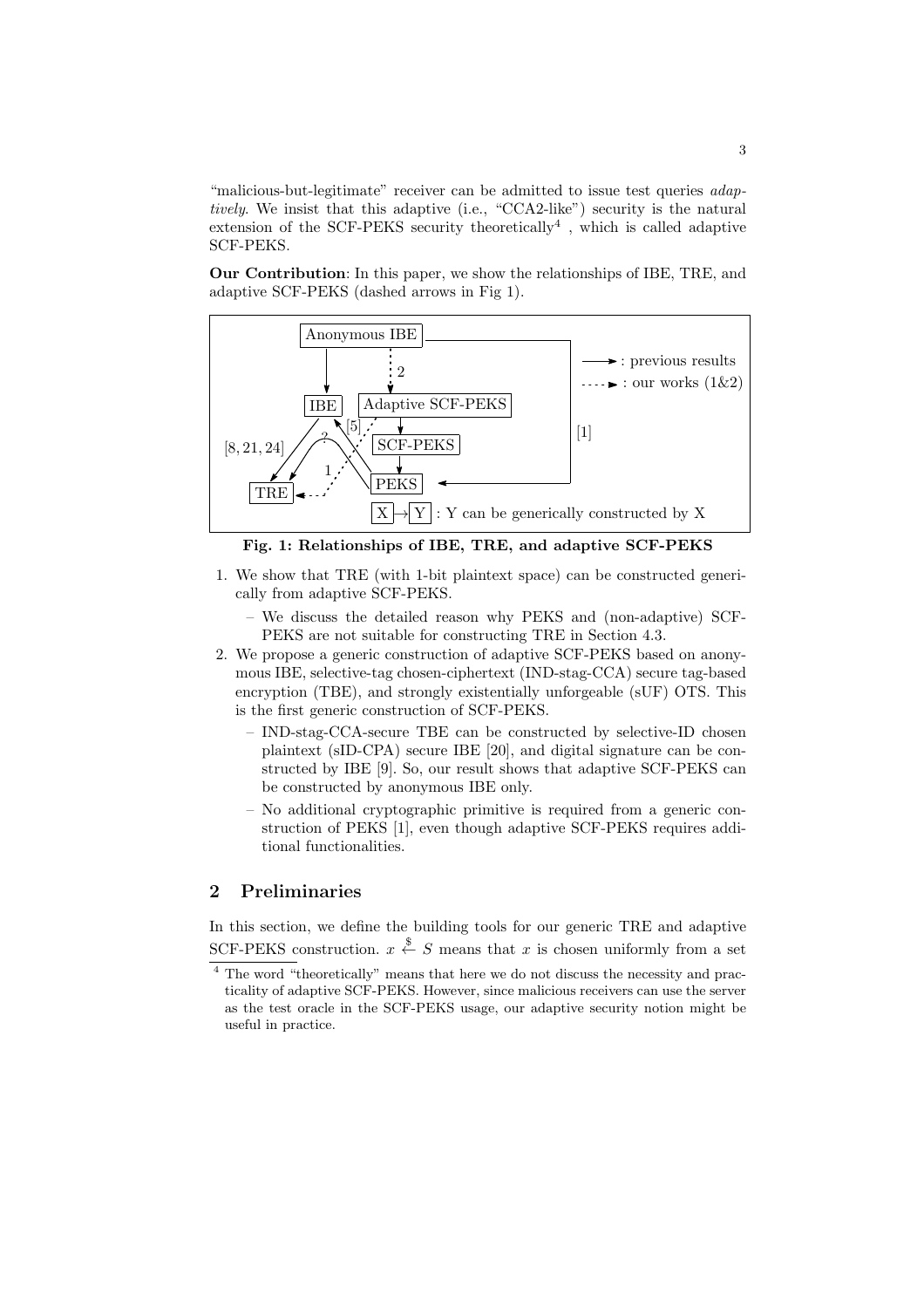*S*. *y*← $A(x)$  means that *y* is an output of an algorithm *A* under an input *x*. We denote *State* as the state information transmitted by the adversary to himself across stages of the attack in experiments.

## **2.1 Definition of TRE**

We refer the Dent et al. TRE definition [10] (which is used by Nakai et al. [24] and Matsuda et al. [21]). As an exception, we exclude pre-open capability from the Dent et al. definition. In the following,  $\mathcal{T}$  and  $\mathcal{M}_{TRE}$  are a release-time space and a plaintext space, respectively.

TRE scheme *Π* consists of four algorithms, TRE*.*Setup, TRE*.*UKG, TRE*.*Ext, TRE*.*Enc, and TRE*.*Dec. A global parameter prm and a master secret key msk are given by executing TRE*.*Setup(1*<sup>κ</sup>* ). A user's public key *pk<sup>u</sup>* and a user's secret key  $sk_u$  are given by executing TRE.UKG(1<sup>*κ*</sup>). For a release-time  $T \in \mathcal{T}$ , a time-release key  $s_T$  corresponding to release-time  $T$  is given by executing TRE Ext(prm, msk, T). For a message  $M \in \mathcal{M}_{TBE}$  and  $T \in \mathcal{T}$ , where  $\mathcal{M}_{TBE}$  is the message space of TRE, an encryptor runs TRE*.*Enc(prm*, pku, T, M*), and obtains a ciphertext *CT RE*. The message *M* is computed by executing TRE*.*Dec(prm*,*  $sk_u, s_T, C_{TRE}$ ). Correctness is defined as follows: For all  $(\text{prm}, \text{msk}) \leftarrow \text{TRE}.\textsf{Setup}(1^{\kappa}),$ all  $(pk_u, sk_u) \leftarrow \text{TRE.UKG}(1^{\kappa})$ , all  $M \in \mathcal{M}_{TRE}$ , and all  $T \in \mathcal{T}$ , TRE*.*Dec(prm,  $sk_u, s_T, C$ ) = *M* holds, where  $C \leftarrow \text{TRE}$ *.Enc(prm,*  $pk_u, T, M$ *)* and  $s_T \leftarrow \text{TRE}$ *.Ext(prm,* msk*, T*).

Next, we define time-server security, called  $IND-TR-CCA_{TS}$ . It guarantees that no TS can decrypt a ciphertext.

**Definition 1 (Time-server Security).** *A TRE scheme Π is said to be IND-TR-CCATS secure if the advantage is negligible for any PPT adversary A, where*

$$
Adv_{\Pi,\mathcal{A}}^{IND-TR-CCA_{TS}}(1^{\kappa}) = |\Pr [(\mathsf{prm}, \mathsf{msk}) \leftarrow \mathsf{TRE}.\mathsf{Setup}(1^{\kappa});
$$
  
\n
$$
(pk_u, sk_u) \leftarrow \mathsf{TRE}.\mathsf{UKG}(1^{\kappa}); (M_0^*, M_1^*, T^*, State) \leftarrow \mathcal{A}^{\mathcal{DEC}}(\mathsf{find}, \mathsf{prm}, \mathsf{msk}, pk_u);
$$
  
\n
$$
\mu \stackrel{\$}{\leftarrow} \{0, 1\}; C_{TRE}^* \leftarrow \mathsf{TRE}.\mathsf{Enc}(\mathsf{prm}, pk_u, T^*, M_\mu^*); \ \mu' \leftarrow \mathcal{A}^{\mathcal{DEC}}(\mathsf{guess}, C_{TRE}^*, State);
$$
  
\n
$$
\mu = \mu'] - 1/2|
$$

*that*  $\mathcal{DEC}$  *is a decryption oracle, where, for input of a ciphertext*  $C_{TRE}$  *and*  $T$ *, it returns the corresponding plaintext M. Note that*  $(C_{TRE}^*, T^*)$  *are not allowed as input to DEC.*

Next, we define insider security, called IND-TR-CPA<sub>IS</sub>. It guarantees that no receiver can decrypt a ciphertext before the corresponding time-release key is published.

**Definition 2 (Insider Security).** *A TRE scheme Π is said to be IND-TR-CPAIS secure if the advantage is negligible for any PPT adversary A, where*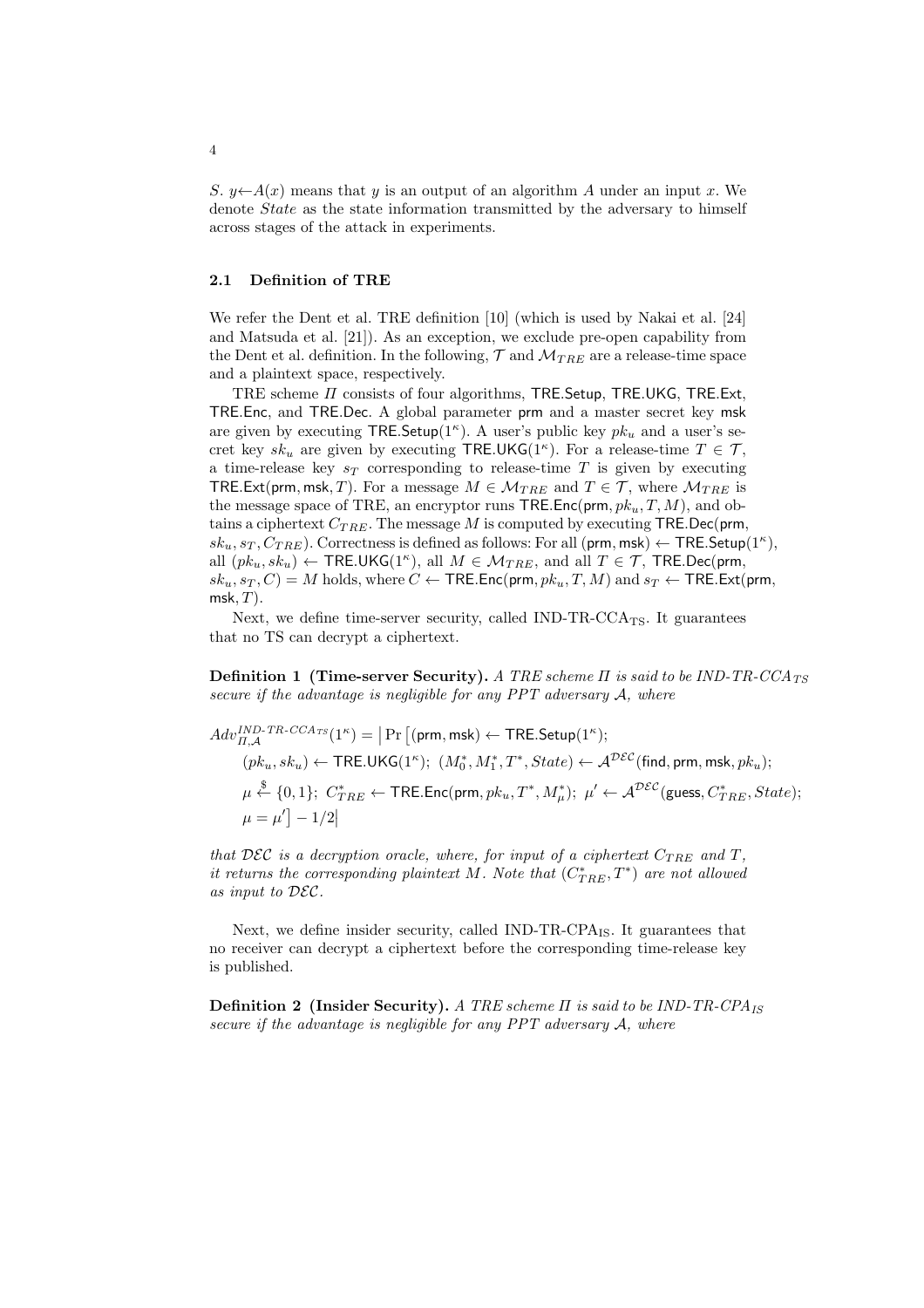$$
Adv_{\Pi,A}^{IND-TR\text{-}\mathit{CPA}_{IS}}(1^{\kappa}) =
$$
\n
$$
|\Pr[(\mathsf{prm}, \mathsf{msk}) \leftarrow \mathsf{TRE}.\mathsf{Setup}(1^{\kappa}); \ (\mathit{pk}_{u}, \mathit{sk}_{u}) \leftarrow \mathsf{TRE}.\mathsf{UKG}(1^{\kappa});
$$
\n
$$
(M_0^*, M_1^*, T^*, State) \leftarrow \mathcal{A}^{\mathcal{EXTRACT}}(\mathsf{find}, \mathsf{prm}, \mathit{pk}_{u}, \mathit{sk}_{u}); \ \mu \stackrel{\$}{\leftarrow} \{0, 1\};
$$
\n
$$
C_{TRE}^* \leftarrow \mathsf{TRE}.\mathsf{Enc}(\mathsf{prm}, \mathit{pk}_{u}, T^*, M_{\mu}^*); \ \mu' \leftarrow \mathcal{A}^{\mathcal{EXTRACT}}(\mathsf{guess}, C_{TRE}^*, State);
$$
\n
$$
\mu = \mu' \big] - 1/2|
$$

*that*  $\mathcal{E} \mathcal{X} \mathcal{T} \mathcal{R} \mathcal{A} \mathcal{C} \mathcal{T}$  *is an extract oracle, where, for input of*  $T$ *, it returns the corresponding time-release key*  $s_T$ .  $T \geq T^*$  *is not allowed as input to*  $\mathcal{E} \mathcal{X} \mathcal{T} \mathcal{R} \mathcal{A} \mathcal{C} \mathcal{T}$ .

One may think that the notion "CPA" is weak, and a stronger notion can be defined. Actually, the TRE definition [7, 14] achieves such strong security, where *A* can access the decryption oracle. However, if no other public key  $(pk \neq pk_u)$ is considered, such decryption oracle is redundant, since *A* has *sku*. Therefore, as in [10, 21, 24], we adopt the CPA notion in this paper.

### **2.2 Definitions of sUF OTS**

A strongly existentially unforgeable (sUF) OTS against adaptively chosen message attack (CMA) [4] *Π* consists of three algorithms, Sig*.*KeyGen, Sign and Verify. Sig.KeyGen is a probabilistic algorithm which outputs a signing/verification key pair  $(K_s, K_v)$  from the security parameter  $1<sup>\kappa</sup>$ . Sign is a probabilistic algorithm which outputs a signature  $\sigma$  from  $K_s$ , and a message  $M \in \mathcal{M}_{\text{Sig}}$ , where *MSig* is the message space of a signature scheme. Verify is a deterministic algorithm which outputs a bit (1 means that  $\sigma$  is a valid signature, and 0 otherwise) from  $\sigma \in \mathcal{S}_{sig}$ ,  $K_v$  and M, where  $\mathcal{S}_{sig}$  is the signature space. Correctness is defined as follows: For all  $(K_s, K_v) \leftarrow \textsf{Sig}.\textsf{KeyGen}(1^\kappa)$  and all  $M \in \mathcal{M}_{Sig},$  $\mathsf{Verify}(K_v, \sigma, M) = 1$  holds, where  $\sigma \leftarrow \mathsf{Sign}(K_s, M)$ .

**Definition 3 (one-time sUF-CMA).** *A signature scheme is said to be onetime sUF-CMA secure if the advantage*  $Adv_{H,\mathcal{A}}^{one-time \,sUF-CMA}(1^{\kappa})$  *is negligible for any probabilistic polynomial-time (PPT) adversary A in the following experiment.*

$$
Adv_{\Pi,\mathcal{A}}^{one-time \ sUF-CMA}(1^{\kappa}) := \Pr\left[(K_s, K_v) \leftarrow \text{Sig.KeyGen}(1^{\kappa});
$$
  

$$
(M, State) \leftarrow \mathcal{A}(K_v); \sigma \leftarrow \text{Sign}(K_s, M); (M^*, \sigma^*) \leftarrow \mathcal{A}(State, \sigma);
$$
  

$$
(M^*, \sigma^*) \neq (M, \sigma); \text{Verify}(K_v, \sigma^*, M^*) = 1\right]
$$

#### **2.3 Definitions of IND-stag-CCA Secure TBE**

A TBE scheme [20] *Π* consists of three algorithms, TBE*.*KeyGen, TBE*.*Enc and TBE*.*Dec. The public key *pk* and the secret key *sk* are given by executing TBE.KeyGen( $1^{\kappa}$ ), where  $\kappa \in \mathbb{N}$  is the security parameter. For a message  $M \in$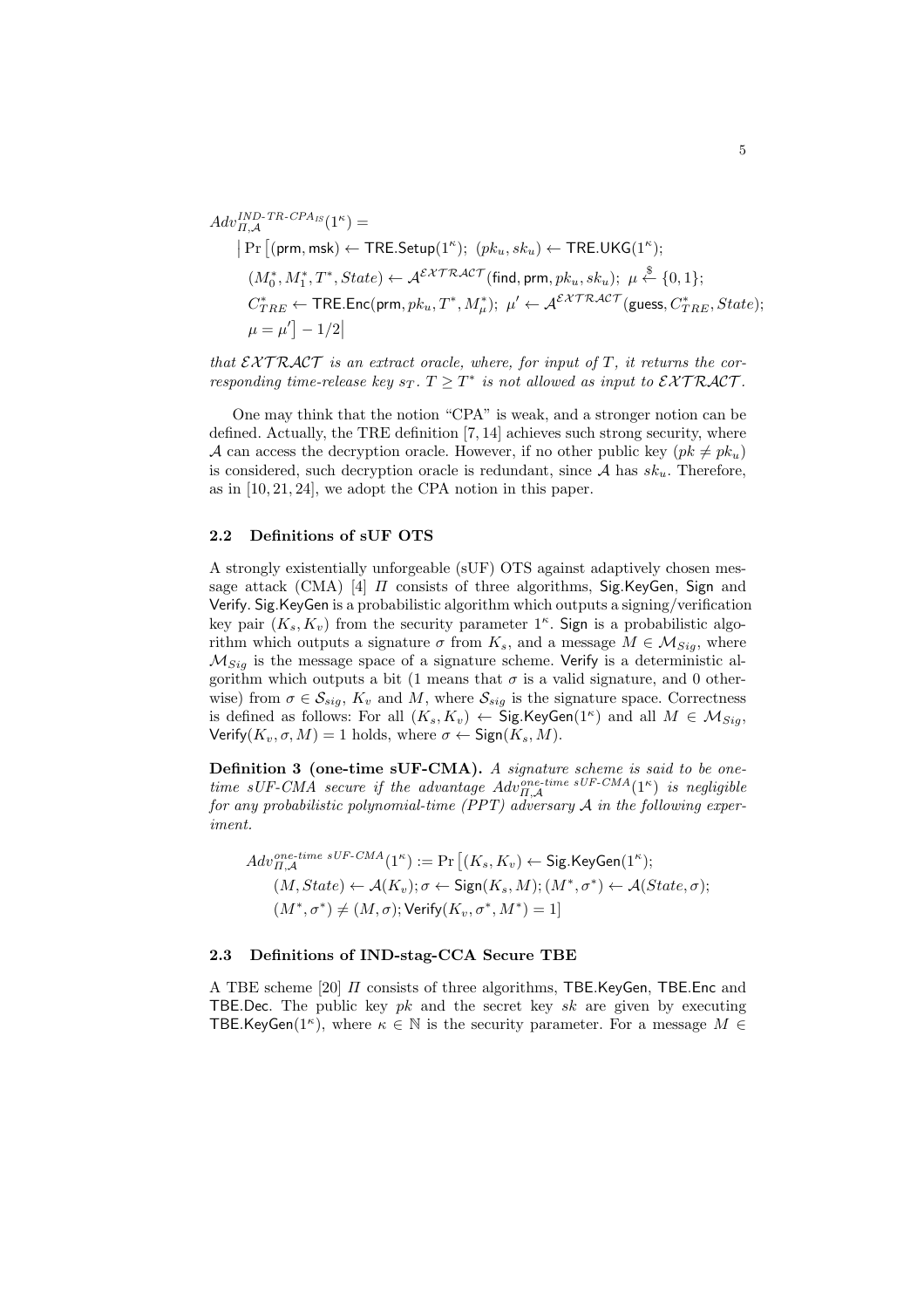$M_{TBE}$  with a tag  $t \in \mathcal{TAG}$ , where  $M_{TBE}$  is the message space and  $\mathcal{TAG}$  is the tag space of TBE, an encryptor runs  $\mathsf{TBE}.\mathsf{Enc}(pk, t, M)$ , and obtains a ciphertext  $C_{TBE}$ . The message *M* is computed by executing TBE.Dec( $sk, t, C_{TBE}$ ). Correctness is defined as follows: For all  $(pk, sk) \leftarrow$  TBE.KeyGen(1<sup>*k*</sup>), all  $M \in$  $M_{TBE}$ , and all  $t \in \mathcal{TAG}$ , TBE*.Dec(sk, t, C<sub>TBE</sub>)* = *M* holds, where  $C_{TBE}$   $\leftarrow$ TBE*.*Enc(*pk, t, M*).

The security experiment of TBE under selective-tag CCA (IND-stag-CCA) is defined as follows.

**Definition 4 (IND-stag-CCA).** *A TBE scheme is said to be IND-stag-CCA secure if the advantage is negligible for any PPT adversary A in the following experiment.*

$$
Adv_{\Pi,\mathcal{A}}^{IND\text{-}stag\text{-}CCA}(1^{\kappa}) = |\Pr\left[(t^*,State) \leftarrow \mathcal{A}(1^{\kappa}); (pk, sk) \leftarrow \text{TBE.KeyGen}(1^{\kappa});
$$
  

$$
(M_0^*, M_1^*, State) \leftarrow \mathcal{A}^{DEC}(\text{find}, pk, State); \ \mu \stackrel{\$}{\leftarrow} \{0, 1\};
$$
  

$$
C_{TBE}^* \leftarrow \text{TBE.Enc}(pk, t^*, M_{\mu}^*); \ \mu' \leftarrow \mathcal{A}^{DEC}(\text{guess}, C^*, State); \mu = \mu'] - 1/2
$$

*that*  $\mathcal{DEC}$  *is a decryption oracle for any tag*  $t \neq t^*$ , where for input of a ciphertext  $(C_{TBE}, t) \neq (C_{TBE}^*, t^*)$ , it returns the corresponding plaintext M. Note that  $(C_{TBE}^*, t^*)$  *is not allowed as input to*  $\mathcal{DEC}.$ 

#### **2.4 Definitions of Anonymous IBE**

IBE scheme *Π* consists of four algorithms, IBE*.*Setup, IBE*.*Extract, IBE*.*Enc and IBE*.*Dec. The public key *pk* and the master key *mk* are given by executing IBE. Setup( $1^{\kappa}$ ). For an identity  $ID \in \mathcal{ID}$ , where  $\mathcal{ID}$  is the identity space, a secret key corresponding to *ID sk<sub>ID</sub>* is given by executing IBE. Extract( $pk, mk, ID$ ). For a message  $M \in \mathcal{M}_{IBE}$  and  $ID \in \mathcal{ID}$ , where  $\mathcal{M}_{IBE}$  is the message space of IBE, an encryptor runs IBE.Enc( $pk$ ,  $ID$ ,  $M$ ), and obtains a ciphertext  $C_{IBE}$ . The message *M* is computed by executing IBE*.*Dec(*skID, CIBE*). Correctness is defined as follows: For all  $(pk, mk) \leftarrow \textsf{IDE}.\textsf{Setup}(1^{\kappa}),$  all  $M \in \mathcal{M}_{IBE}$ , and all *ID*  $∈$  *ID*, **IBE**.Dec( $sk_{ID}$ ,  $C_{IBE}$ ) = *M* holds, where  $C_{IBE}$   $←$  **IBE.Enc**( $pk$ , *ID*, *M*) and  $sk_{ID} \leftarrow \text{IBE.Extract}(pk, mk, ID)$ .

Next, we define the security experiment of IBE under chosen ciphertext attack (IBE-IND-CCA) as follows.

**Definition 5 (IBE-IND-CCA).** *An IBE scheme is said to be IBE-IND-CCA secure if the advantage is negligible for any PPT adversary A in the following experiment.*

$$
Adv_{\Pi,\mathcal{A}}^{IBE\text{-}IND\text{-}CCA}(1^{\kappa}) = |\Pr [(pk,mk) \leftarrow \text{IBE}\text{-}Setup(1^{\kappa});
$$
  

$$
(M_0^*, M_1^*, ID^*, State) \leftarrow \mathcal{A}^{\mathcal{EXTRACT}, \mathcal{DEC}}(\text{find}, pk); \ \mu \stackrel{\$}{\leftarrow} \{0, 1\};
$$
  

$$
C_{IBE}^* \leftarrow \text{IBE}\text{-}Enc(pk, ID^*, M_{\mu}^*); \ \mu' \leftarrow \mathcal{A}^{\mathcal{EXTRACT}, \mathcal{DEC}}(\text{guess}, C_{IBE}^*, State);
$$
  

$$
\mu = \mu' \bigg] - 1/2|
$$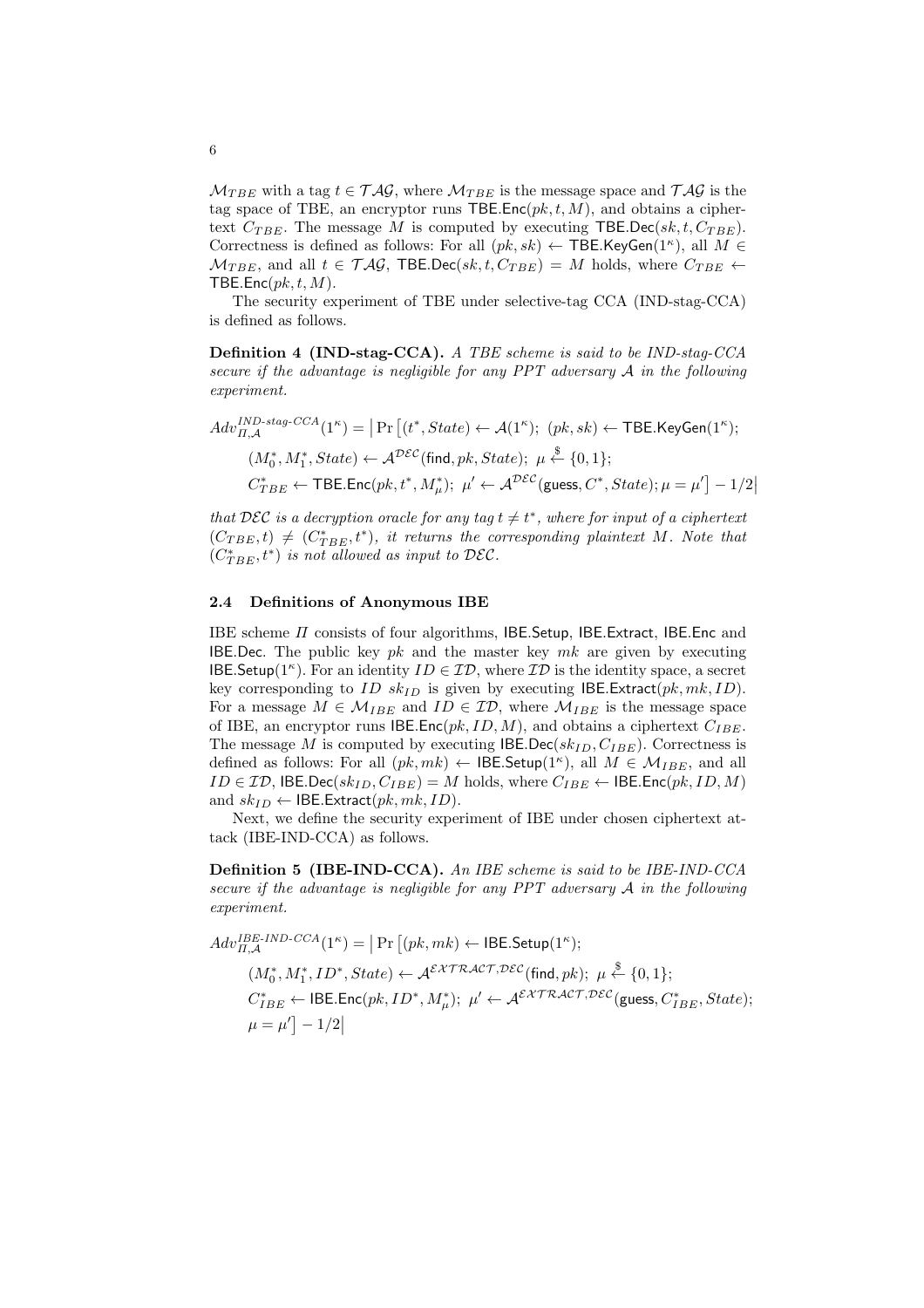*that*  $\mathcal{E} \mathcal{X} \mathcal{T} \mathcal{R} \mathcal{A} \mathcal{C} \mathcal{T}$  *is an extract oracle, where, for input of an identity* ID, it re*turns the corresponding secret key*  $sk_{ID}$ *.*  $ID^*$  *is not allowed as input to*  $\mathcal{EXTRACT}$ *. DEC is a decryption oracle, where, for input of a ciphertext C and an identity ID, it returns the corresponding plaintext M.*  $(ID^*, C^*_{IBE})$  *is not allowed as input to DEC. Chosen plaintext security (IBE-IND-CPA) is simply defined by removing DEC from the IBE-IND-CCA experiment.*

Next, we define anonymity experiment of IBE under CPA (IBE-ANO-CPA).

**Definition 6 (IBE-ANO-CPA).** *An IBE scheme is said to be IBE-ANO-CPA secure if the advantage is negligible for any PPT adversary A, where*

$$
Adv_{\Pi,\mathcal{A}}^{IBE-ANO-CPA}(1^{\kappa}) = |\Pr [(pk,mk) \leftarrow \mathsf{IBE}.\mathsf{Setup}(1^{\kappa});
$$
  

$$
(ID_0^*, ID_1^*, M^*, State) \leftarrow \mathcal{A}^{\mathcal{EXTRACT}}(\text{find}, pk); \mu \stackrel{\$}{\leftarrow} \{0, 1\};
$$
  

$$
C_{IBE}^* \leftarrow \mathsf{IBE}.\mathsf{Enc}(pk, ID_\mu^*, M^*); \ \mu' \leftarrow \mathcal{A}^{\mathcal{EXTRACT}}(\text{guess}, C_{IBE}^*, State);
$$
  

$$
\mu = \mu' \right] - 1/2|
$$

*Note that*  $ID_0^*$  *and*  $ID_1^*$  *are not allowed as input to*  $\mathcal{EXTRACT}$ *.* 

**Definition 7 (Anonymous IBE).** *An IBE scheme is said to be anonymous IBE if the IBE scheme is both IBE-IND-CPA secure and IBE-ANO-CPA secure.*

#### **3 Definitions of Adaptive SCF-PEKS**

In this section, we define security requirements of SCF-PEKS. An SCF-PEKS scheme *Π* consists of five algorithms, SCF-PEKS.KeyGen<sub>S</sub>, SCF-PEKS.KeyGen<sub>R</sub>, SCF-PEKS*.*Trapdoor, SCF-PEKS*.*Enc and SCF-PEKS*.*Test. The server public key  $pk_S$  and the server secret key  $sk_S$  are given by executing SCF-PEKS.KeyGen<sub>S</sub>(1<sup>*κ*</sup>), and the receiver public key  $pk_R$  and the receiver secret key  $sk_R$  are given by executing SCF-PEKS.KeyGen<sub>R</sub>(1<sup>*κ*</sup>), where  $\kappa \in \mathbb{N}$  is the security parameter. For a keyword  $\omega$ , a trapdoor  $t_{\omega}$  is given by executing SCF-PEKS. Trapdoor( $sk_R, \omega$ ), and a ciphertext  $\lambda$  is given by executing SCF-PEKS. Enc $(pk_S, pk_R, \omega)$ . The server has a public/secret key pair  $(pk_S, sk_S)$ , and a sender makes a ciphertext  $\lambda$  (which is encrypted by using a keyword  $\omega'$ ,  $pk_S$ , and  $pk_R$ ), and sends  $\lambda$  to the server. The server runs SCF-PEKS.Test( $\lambda, sk_S, t_\omega$ ), whose output is 1 if  $\omega = \omega'$ , and 0 otherwise. Note that obviously SCF-PEKS implies PEKS (i.e., if *sk<sup>S</sup>* is publicly opened and  $(t_{\omega}, sk_S)$  is regarded as a trapdoor of PEKS, then such a functiondowngraded SCF-PEKS is PEKS). Correctness is defined as follows: For all  $(pk_S, sk_S) \leftarrow$  SCF-PEKS.KeyGen<sub>S</sub>(1<sup>*κ*</sup>), all  $(pk_R, sk_R) \leftarrow$  SCF-PEKS.KeyGen<sub>R</sub>(1<sup>*κ*</sup>), and all  $\omega \in \mathcal{K}$ , SCF-PEKS.Test $(\lambda, sk_S, t_\omega) = 1$  holds, where  $\lambda \leftarrow$  SCF-PEKS.Enc $(pk_R,$  $pk_S, \omega$ ,  $t_\omega \leftarrow$  SCF-PEKS. Trapdoor( $sk_R, \omega$ ), and  $K$  is a keyword space.

Next, we consider two security requirements "consistency" and "keyword privacy".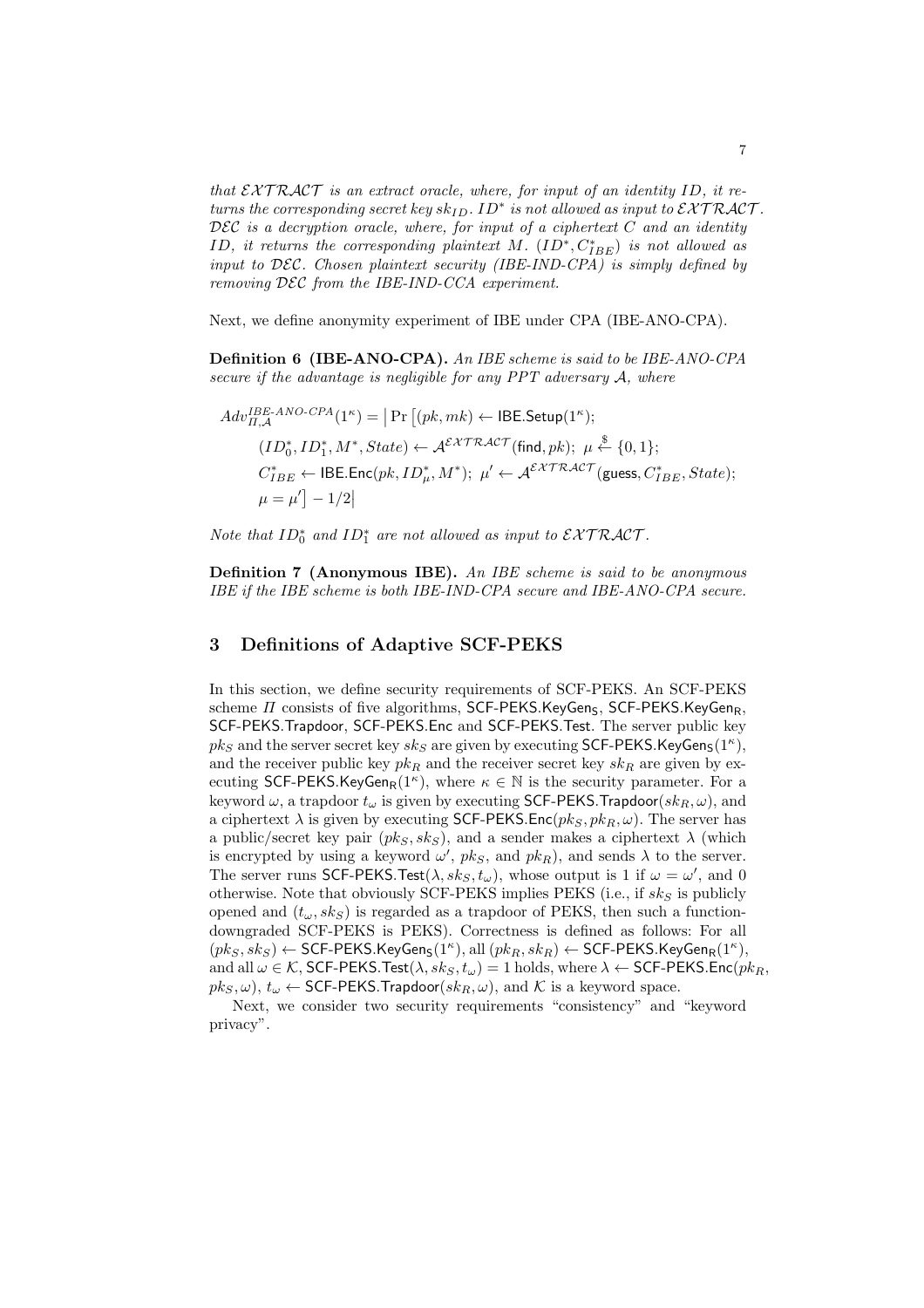**Definition 8 (Consistency).** *The SCF-PEKS scheme is said to be computationally consistent if the advantage is negligible for any PPT adversary A in the following experiment.*

$$
Adv_{\Pi,\mathcal{A}}^{SCF-PEKS-CONSIST}(1^{\kappa}) = \Pr\left[(pk_S, sk_S) \leftarrow \text{SCF-PEKS.KeyGen}_{S}(1^{\kappa});
$$
  
\n
$$
(pk_R, sk_R) \leftarrow \text{SCF-PEKS.KeyGen}_{R}(1^{\kappa}); \ (\omega, \omega') \leftarrow \mathcal{A}(pk_S, pk_R); \ \omega \neq \omega';
$$
  
\n
$$
\lambda \leftarrow \text{SCF-PEKS.Enc}(pk_S, pk_R, \omega); \ t_{\omega'} \leftarrow \text{SCF-PEKS.Trapdoor}(sk_R, \omega');
$$
  
\nSCF-PEKS.Test
$$
(\lambda, sk_S, t_{\omega'}) = 1
$$

Next, we define two security notions for keyword privacy, "indistinguishability against chosen keyword attack with the server's secret key" (IND-CKA-SSK for short) and "indistinguishability against chosen keyword attack with all trapdoors" (IND-CKA-AT for short). In the IND-CKA-SSK experiment, an adversary  $A$  is assumed to be a malicious server. Therefore,  $A$  is given the server's secret key  $sk_S$ , whereas *A* cannot obtain the receiver's secret key  $sk_B$ . Instead of obtaining  $sk_R$ , A can issue a query to a trapdoor oracle  $TRAP$ , which for an input keyword  $\omega$ , returns a trapdoor  $t_{\omega}$ . Note that *A* cannot query the challenge keywords  $\omega_0^*$  and  $\omega_1^*$  to  $TRAP$ . As in the definition of [26], *A* computes  $(pk<sub>S</sub>, sk<sub>S</sub>)$ , and gives  $pk<sub>S</sub>$  to the challenger. So, we omit  $sk<sub>S</sub>$  in the following experiment.

**Definition 9 (IND-CKA-SSK).** *An SCF-PEKS scheme is said to be IND-CKA-SSK-secure if the advantage is negligible for any PPT adversary A in the following experiment.*

$$
Adv_{\Pi,\mathcal{A}}^{IND-CKA-SSK}(1^{\kappa}) =
$$
\n
$$
|\Pr[(pk_{S}, State) \leftarrow \mathcal{A}(1^{\kappa}); (pk_{R}, sk_{R}) \leftarrow \text{SCF-PEKS}.KeyGen_{R}(1^{\kappa});
$$
\n
$$
(\omega_{0}^{*}, \omega_{1}^{*}, State) \leftarrow \mathcal{A}^{TRAP} \text{(find, } pk_{R}, State); \mu \stackrel{\$}{\leftarrow} \{0, 1\};
$$
\n
$$
\lambda^{*} \leftarrow \text{SCF-PEKS}.Enc(pk_{S}, pk_{R}, \omega_{\mu}^{*}); \mu' \leftarrow \mathcal{A}^{TRAP} \text{(guess, } \lambda^{*}, State);
$$
\n
$$
\mu = \mu' \right] - 1/2|
$$

**Remark**: Note that, for our TRE construction, the adversarial server's key generation above is not required. That is, the weaker definition can be used, where  $\mathcal{C}$  can run  $(pk_S, sk_S) \leftarrow \textsf{SCF-PEKS}.$ KeyGen<sub>S</sub>(1<sup> $\kappa$ </sup>), and sends  $(pk_S, sk_S)$  to *A* in our proof of Theorem 2.

Next, we define the adaptive-IND-CKA-AT experiment. In this experiment, an adversary *A* is assumed to be a malicious-but-legitimate receiver or outsider. Therefore,  $A$  is given the receiver's secret key  $sk_R$ , whereas  $A$  cannot obtain the server's secret key  $sk_S$ . This means that *A* knows *all* trapdoors. *A* can issue a query to a test oracle  $\mathcal{TEST}$ , which for an input  $(\lambda, t_{\omega})$  which satisfies  $(\lambda, t_\omega) \notin \{(\lambda^*, t_{\omega_0^*}), (\lambda^*, t_{\omega_1^*})\}$ , returns the result of the test algorithm. As in the definition of [26], A computes  $(pk_R, sk_R)$ , and gives  $pk_R$  to the challenger. So, we omit *sk<sup>R</sup>* in the following experiment.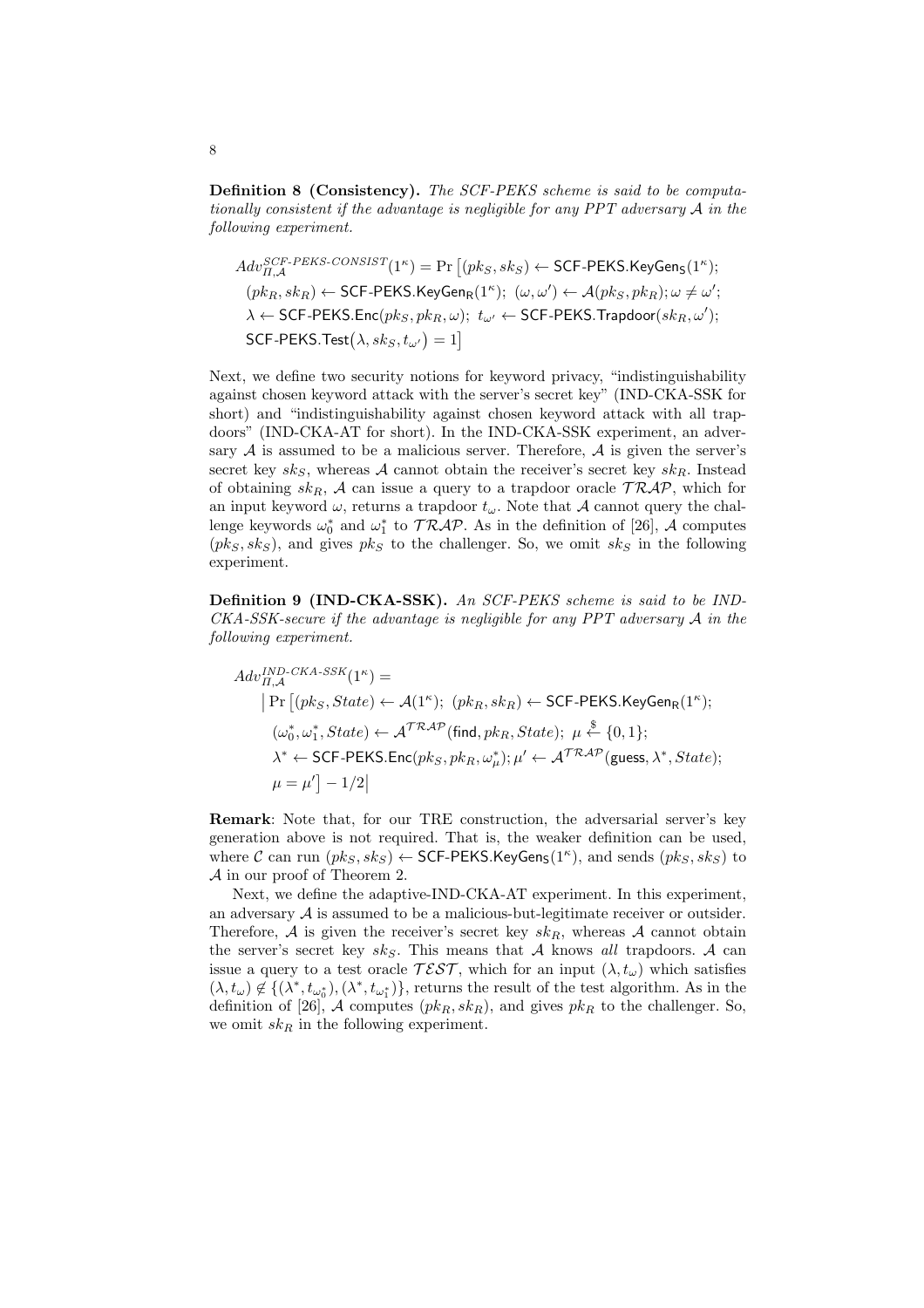**Definition 10 (Adaptive-IND-CKA-AT).** *An SCF-PEKS scheme is said to be adaptive-IND-CKA-AT-secure if the advantage is negligible for any PPT adversary A in the following experiment.*

$$
Adv_{\Pi,A}^{Adaptive\text{-}IND\text{-}CKA\text{-}AT}(1^{\kappa}) =
$$
\n
$$
|\Pr[(pk_S, sk_S) \leftarrow \text{SCF-PEKS.KeyGen}_{S}(1^{\kappa}); (pk_R, State) \leftarrow A(1^{\kappa});
$$
\n
$$
(\omega_0^*, \omega_1^*, State) \leftarrow A^{TEST}(\text{find}, pk_S, State); \mu \stackrel{\$}{\leftarrow} \{0, 1\};
$$
\n
$$
\lambda^* \leftarrow \text{SCF-PEKS}.\text{Enc}(pk_S, pk_R, \omega_\mu^*); \mu' \leftarrow A^{TEST}(\text{guess}, \lambda^*, State);
$$
\n
$$
\mu = \mu'] - 1/2|
$$

**Remark**: As in the IND-CKA-SSK, for TRE construction, the adversarial receiver's key generation above is not required. That is, we use the weaker definition, where  $\mathcal C$  can run  $(pk_R, sk_R) \leftarrow \textsf{SCF-PEKS}$ . KeyGen<sub>R</sub>(1<sup> $\kappa$ </sup>), and sends  $(pk_R, sk_R)$ to *A* in our proof of Theorem 1.

## **4 Adaptive SCF-PEKS Implies TRE**

#### **4.1 Proposed TRE construction based on Adaptive SCF-PEKS**

In this section, we propose a generic construction of TRE (with 1-bit plaintext space) based on adaptive SCF-PEKS. Our construction adopts the Boneh et al. IBE construction from PEKS [5], namely, for a plaintext 0 (resp. 1) and a release-time  $T$ , the time-release key is a trapdoor of the keyword  $T||0$  (resp. *T*<sup>|</sup>|1). In the following construction, a SCF-PEKS receiver is regarded as a TS, and a SCF-PEKS server is regarded as a TRE receiver. We set  $\mathcal{T} = \mathcal{K}$  and  $M_{TRE} = \{0, 1\}.$ 

## **Protocol 1 (TRE based on adaptive SCF-PEKS).**

- $\mathsf{TRE}.\mathsf{Setup}(1^{\kappa})\ : Run\ (pk_R, sk_R) \leftarrow \mathsf{SCF-PEKS}.\mathsf{KeyGen}_R(1^{\kappa}),\ set\ \mathsf{prm}=pk_R\ and$  $msk = skR$ *, and return* prm *and* msk.
- $TRE.UKG(1^{\kappa}) : Run(pkg, sk_S) \leftarrow SCF-PEKS.KeyGen_S(1^{\kappa}), set pk_u = pk_s and$  $sk_u = sk_S$ *, and return*  $pk_u$  *and*  $sk_u$ *.*
- $TRE.Ext(prm, msk, T)$  *: Run*  $t_{T0}$   $\leftarrow$  SCF-PEKS. Trapdoor(msk,  $T||0$ ) *and*  $t_{T1}$   $\leftarrow$ SCF-PEKS.Trapdoor(msk,  $T||1$ )*, set*  $s_T = (t_{T0}, t_{T1})$ *, and return*  $s_T$ *.*
- $TRE.Enc(prm, pk_u, T, M)$  *: For*  $M \in \{0, 1\}$ *, run*  $\lambda \leftarrow$  SCF-PEKS.Enc(prm*, pk<sub>u</sub>*,  $T||M$ *, set*  $C = \lambda$ *, and return*  $C$ *.*
- $TRE\cdot\text{Dec}(\text{prm}, sk_u, s_T, C)$  *: Parse*  $s_T = (t_{T0}, t_{T1})$ *. If* SCF-PEKS.Test $(C, sk_u, t_{T0})$  = 1 *holds, then output*  $M = 0$ *. Else if* SCF-PEKS. Test $(C, sk_u, t_{T1}) = 1$  *holds, then output*  $M = 1$ *. Otherwise, output*  $\perp$ *.*

Obviously, correctness holds if the underlying SCF-PEKS satisfies correctness.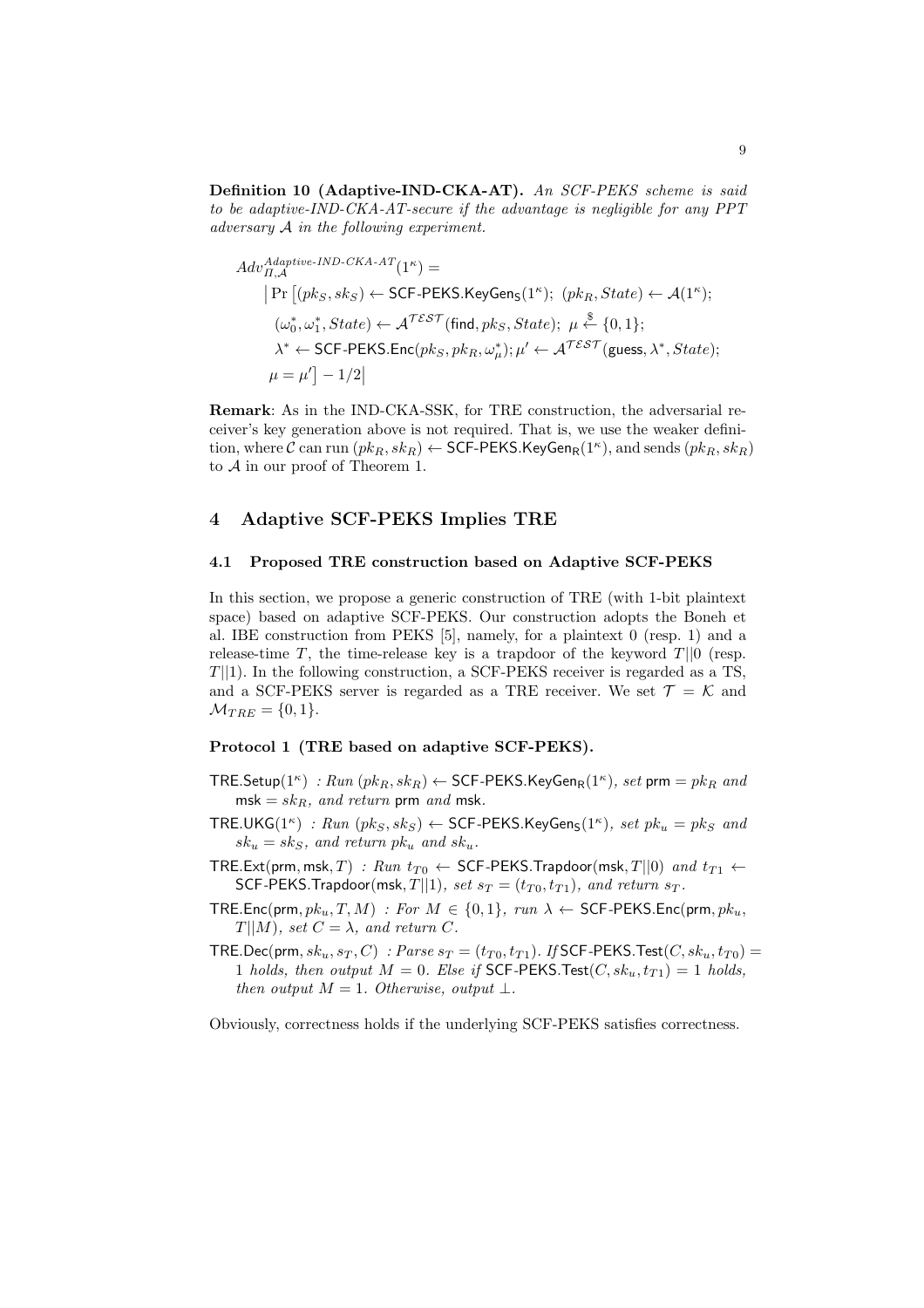#### **4.2 Security Analysis of our TRE construction**

**Theorem 1.** *Our TRE construction satisfies IND-TR-CCATS if the underlying SCF-PEKS satisfies adaptive IND-CKA-AT and consistency.*

**Proof:** Let  $\mathcal A$  be an adversary who can break the IND-TR-CCA<sub>TS</sub> security of our TRE construction, and  $\mathcal C$  be the challenger of the adaptive IND-CKA-AT game. Then we construct an algorithm  $\beta$  which can break the adaptive IND-CKA-AT security (or consistency) of the underlying SCF-PEKS. First, *C* runs  $(pk_R, sk_R) \leftarrow$  SCF-PEKS.KeyGen<sub>R</sub>(1<sup>*κ*</sup>)</sub> and  $(pk_S, sk_S) \leftarrow$  SCF-PEKS.KeyGen<sub>S</sub>(1<sup>*κ*</sup>), and sends  $(pk_R, sk_R, pk_S)$  to *B*. *B* sets prm =  $pk_R$ , msk =  $sk_R$ , and  $pk_u = pk_S$ , and sends (prm*,* msk*, pku*) to *A*.

**Phase 1**: For a decryption query  $(C, T)$ ,  $\beta$  issues two test queries  $(C, T||0)$  and  $(C, T||1)$  to *C*. If *C* answers 0 for both queries, then *B* answers *⊥*. If *C* answers 1 for both queries,  $\beta$  can break consistency and aborts. Else,  $\beta$  answers 1 for the query  $(C, T||M)$   $(M \in \{0, 1\})$ . Then *B* answers *M*.

**Challenge:** *A* sends  $(M_0^*, M_1^*, T^*)$  to *B*. W.l.o.g, we set  $M_0^* = 0$  and  $M_1^* = 1$ . *B* sends  $(T^*||M_0^*, T^*||M_1^*) = (T^*||0, T^*||1)$  to  $C$  as the challenge keywords.  $C$  sends  $\lambda^*$  to *B*. *B* sets  $C^* = \lambda^*$ , and sends  $C^*$  to *A*. Note that  $C^*$  is a TRE ciphertext against either  $M_0^*$  or  $M_1^*$ .

**Phase 2**: For a decryption query  $(C, T) \neq (C^*, T^*)$ , *B* issues two test queries  $(C, T||0)$  and  $(C, T||1)$  to  $C$ . If  $C$  answers 0 for both queries, then  $B$  answers  $\perp$ . If  $C$  answers 1 for both queries,  $B$  can break consistency and aborts. Else,  $C$ answers 1 for the query  $(C, T||M)$   $(M \in \{0, 1\})$ . Then *B* answers *M*.

**Guess**: Finally, A outputs the guessing bit  $\mu' \in \{0,1\}$ . B outputs  $\mu'$  as the guessing bit of the adaptive IND-CKA-AT game. *⊓⊔*

**Theorem 2.** *Our TRE construction satisfies IND-TR-CPAIS if the underlying SCF-PEKS satisfies IND-CKA-SSK.*

**Proof:** Let  $A$  be an adversary who can break the IND-TR-CPA<sub>IS</sub> security of our TRE construction, and  $\mathcal C$  be the challenger of the IND-CKA-SSK game. Then we construct an algorithm  $\beta$  which can break the IND-CKA-SSK security of the underlying SCF-PEKS. First,  $C$  runs  $(pk_R, sk_R) \leftarrow$  SCF-PEKS. KeyGen<sub>R</sub>(1<sup>*κ*</sup>) and  $(pk_S, sk_S) \leftarrow$  SCF-PEKS.KeyGen<sub>S</sub>(1<sup>*k*</sup>), and sends  $(pk_R, pk_S, sk_S)$  to *B*. *B* sets  $\mathsf{prim} = p k_R, \, p k_u = p k_S, \, \text{and} \, s k_u = s k_S, \, \text{and sends } (\mathsf{prim}, p k_u, s k_u) \text{ to } \mathcal{A}.$ 

**Phase 1**: For an extraction query *T*, *B* issues two trapdoor queries *T||*0 and *T*<sup>|</sup>|1. *C* sends  $t_{T0}$  and  $t_{T1}$  to *B*. *B* sets  $s_T = (t_{T0}, t_{T1})$ , and sends  $s_T$  to *A*.

**Challenge:** *A* sends  $(M_0^*, M_1^*, T^*)$  to *B*. *B* sends  $(T^*||0, T^*||1)$  to *C* as the challenge keywords. *C* sends  $\lambda^*$  to *B*. *B* sets  $C^* = \lambda^*$ , and sends  $C^*$  to *A*. Note that  $C^*$  is a TRE ciphertext against either  $M_0^*$  or  $M_1^*$ .

**Phase 2**: For an extraction query  $T \neq T^*$ ,  $\mathcal{B}$  issues two trapdoor queries  $T||0$ and *T*||1. *C* sends  $t_{T0}$  and  $t_{T1}$  to *B*. *B* sets  $s_T = (t_{T0}, t_{T1})$ , and sends  $s_T$  to *A*.

**Guess**: Finally, A outputs the guessing bit  $\mu' \in \{0,1\}$ . B outputs  $\mu'$  as the guessing bit of the IND-CKA-SSK game. *⊓⊔*

#### 10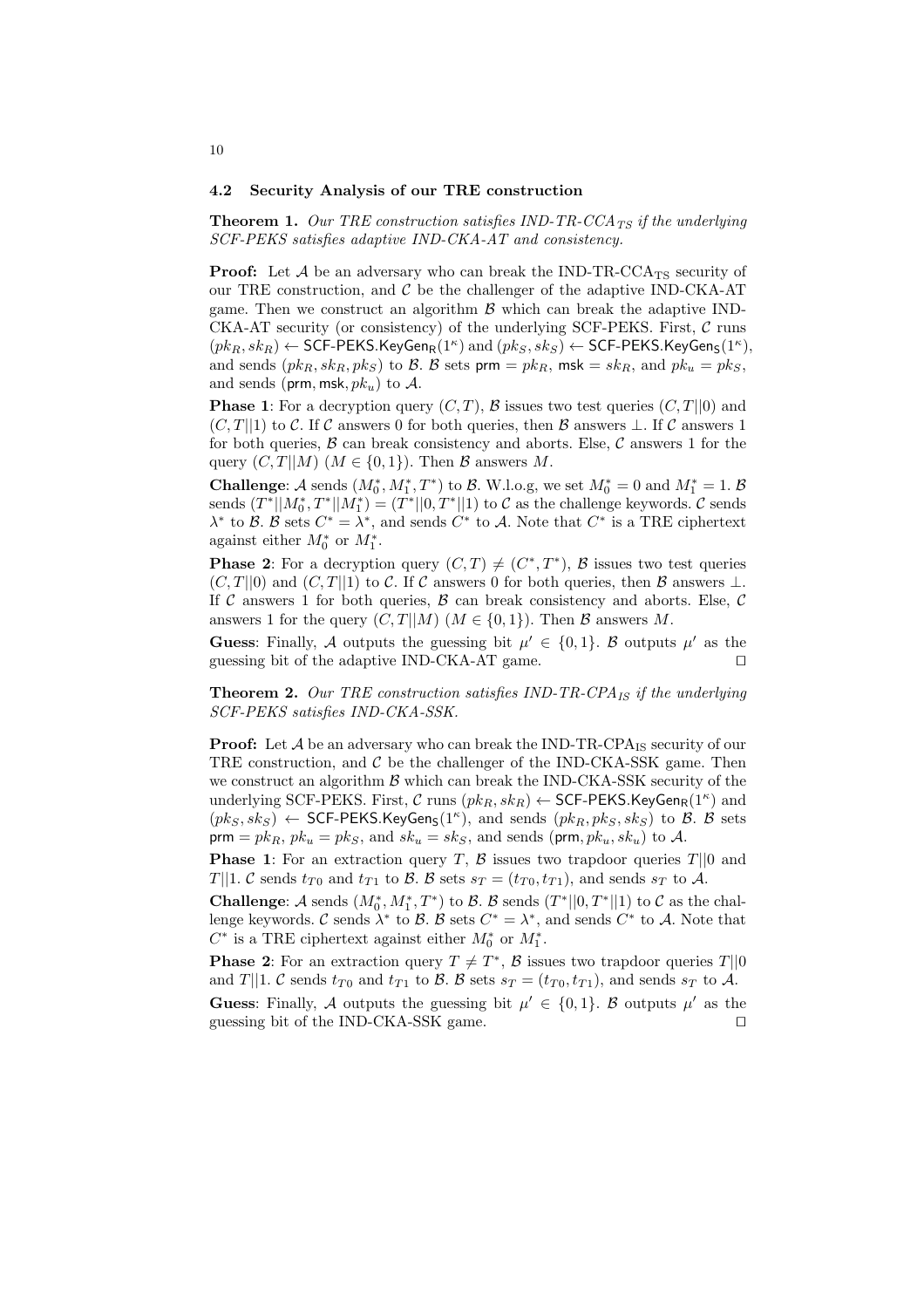#### **4.3 Discussion: The Reason Why PEKS and Non-Adaptive SCF-PEKS are not Suitable for Constructing TRE**

First, we make it clear that we do not deny the possibility of TRE construction based on either PEKS or non-adaptive SCF-PEKS in the following discussion. But we observe that TRE requires two entities, called TS and receiver, and these entities have their public/secret key pair, respectively. So, it is hard to directly implement TRE from PEKS since PEKS requires just one entity (i.e., receiver). From the above considerations, SCF-PEKS is suitable for constructing TRE, since SCF-PEKS requires two entities, called server and receiver. Next, we need to implement the oracles defined in TRE security requirements in the SCF-PEKS context. The extraction query (in the IND-TR-CPA<sub>IS</sub> experiment) can be implemented by the trapdoor oracle (IND-CKA-SSK) in the non-adaptive SCF-PEKS context. However, the decryption query (in the IND-TR-CCA<sub>TS</sub> experiment) is hard to be implemented in the "non-adaptive" SCF-PEKS context, since no test query is considered in the IND-CKA-AT experiment. On the contrary, the decryption query can be handled by the test oracle in the adaptive SCF-PEKS context. This is the reason why we apply SCF-PEKS with adaptive security for constructing TRE. Note that although decryptable PEKS [12, 13, 17] might handle the decryption query, it requires just one entity, and therefore it is hard to directly implement TRE from decryptable PEKS. As a remark, IND-TR-CPATS secure TRE can be constructed from non-adaptive SCF-PEKS from the above considerations.

## **5 Anonymous IBE Implies Adaptive SCF-PEKS**

#### **5.1 Proposed Adaptive SCF-PEKS Construction**

In this section, we give a generic construction of adaptive SCF-PEKS based on anonymous IBE, IND-stag-CCA TBE, and sUF OTS. In our construction, a ciphertext of an anonymous IBE scheme (say *CIBE*) is used as a "plaintext" of a TBE scheme to hide keyword information from an adversary. From the result of the decryption of the TBE scheme, the ciphertext *CIBE* must be obtained. In addition, usually,  $C_{IBE} \notin M_{TBE}$ . To handle this condition, we apply the KEM/DEM framework [28] (a.k.a. hybrid encryption), where KEM stands for key encapsulation mechanism, and DEM stands for data encapsulation mechanism. By using TBE KEM (see Section 6 of [20]), compute  $(K, C_{TBE}) \leftarrow$ TBE.Enc( $pk, t$ ), and encrypt  $C_{IBE}$  as a plaintext of the CCA secure DEM such that  $e = \mathsf{E}_K(C_{IBE})$ . Note that a CCA-secure DEM can be generically constructed from any pseudorandom functions without redundancy. So, even if we assume that a CCA secure DEM exists, we do not need any additional cryptographic primitive, except anonymous IBE, for constructing adaptive SCF-PEKS. From now on, we assume that  $C_{IBE} \in \mathcal{M}_{TBE}$  and  $e = \mathsf{E}_K(C_{IBE})$  is implicitly included in  $C_{TBE}$  (i.e.,  $C_{IBE}$  is obtained from the decryption of  $C_{TBE}$ ).

In the following construction, we use a target collision resistant (TCR) hash function [3]  $H_{tag}: \{0,1\}^* \to \mathcal{TAG}.$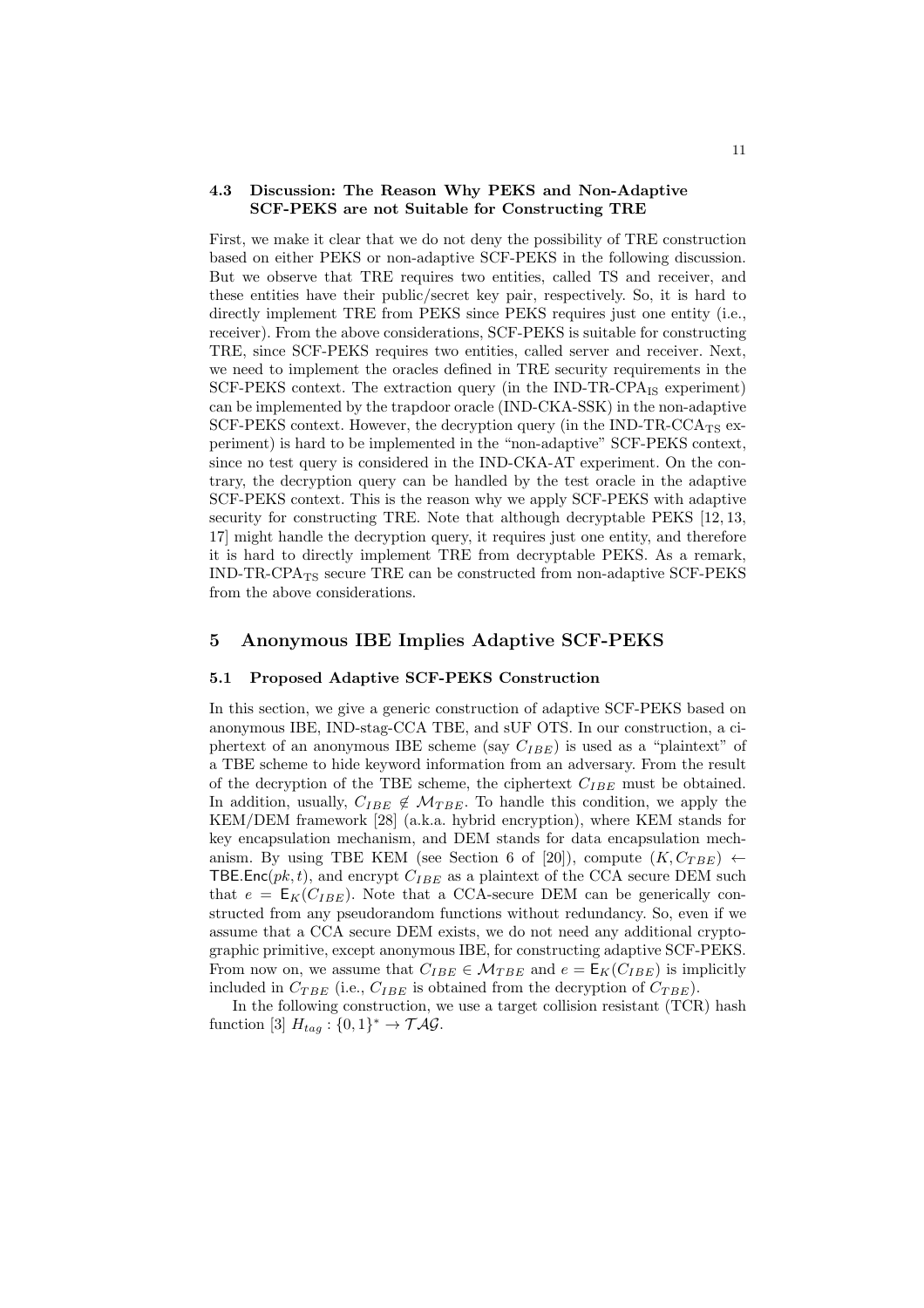#### **Protocol 2 (Our Construction of Adaptive SCF-PEKS).**

- $SCF-PEKS.KeyGen<sub>S</sub>(1<sup>*K*</sup>)$ :  $Run (pk<sub>S</sub>, sk<sub>S</sub>) \leftarrow TBE.KeyGen(1<sup>*K*</sup>)$ *, and output*  $(pk<sub>S</sub>,$  $sk<sub>S</sub>$ ).
- $SCF-PEKS$ *.KeyGen<sub>R</sub>*( $1^{\kappa}$ ):  $Run (pk_R, sk_R) \leftarrow IBE$ *.KeyGen*( $1^{\kappa}$ )*, and output* ( $pk_R$ *, skR*)*.*
- SCF-PEKS.Trapdoor( $sk_R, \omega$ ):  $Run t_\omega \leftarrow \text{IBE}$ .Extract( $sk_R, \omega$ ), and output  $t_\omega$ .
- $\mathsf{SCF\text{-}PEKS}$ .Enc $(pk_S, pk_R, \omega)$ :  $\mathit{Generate}(K_s, K_v) \overset{\$}{\leftarrow} \mathsf{Sig}$ .KeyGen,  $\mathit{compute}(t) = \emptyset$ *H*<sub>tag</sub>( $K_v$ )*, choose*  $R \stackrel{\$}{\leftarrow} \mathcal{M}_{IBE}$ *, run*  $C_{IBE}$  ← **IBE.Enc**( $pk_R, \omega, R$ )*,*  $C_{TBE}$  ←  $\mathsf{TBE}.\mathsf{Enc}(pk_S, t, C_{IBE}), \text{ and } \sigma \leftarrow \mathsf{Sign}(K_s,(C_{TBE}, R)), \text{ and } output \lambda = (C_{TBE},$  $K_v$ ,  $\sigma$ ).
- SCF-PEKS.Test $(\lambda, sk_S, t_\omega)$ : Let  $\lambda = (C_{TBE}, K_v, \sigma)$ . Compute  $t = H_{tag}(K_v)$ , run  $C'_{IBE} \leftarrow \textsf{TBE}.\textsf{Dec}(sk_S, t, C_{TBE})$  and  $R' \leftarrow \textsf{IDE}.\textsf{Dec}(t_\omega, C'_{IBE})$ *. Output 1 if 1*=Verify( $K_v$ ,  $\sigma$ , ( $C_{TBE}$ ,  $R'$ )), and 0 otherwise.

Obviously, correctness holds if the underlying TBE, IBE, and OTS satisfy correctness.

By observing our construction, non-adaptive SCF-PEKS (i.e., IND-CKA-AT without test queries, which has the same security requirement with Fang et al. [11]) can be constructed by reducing the one-time signature part and replacing the TBE part with CPA-secure PKE (i.e., chosen plaintext security is enough). A ciphertext is  $(C_{PKE}, R)$ , where  $C_{IBE} \leftarrow \text{IBE}.\text{Enc}(pk_R, \omega, R)$  and  $C_{PKE}$   $\leftarrow$  PKE*.Enc(pk<sub>S</sub></sub>, C<sub>IBE</sub>).* As in our adaptive SCF-PEKS construction, we assume that  $C_{IBE} \in M_{PKE}$ , where  $M_{PKE}$  is the message space of the underlying PKE scheme. The test procedure is described as follows. Compute  $C'_{IBE} \leftarrow \mathsf{PKE}.\mathsf{Dec}(sk_S, C_{PKE})$  and  $R' \leftarrow \mathsf{IBE}.\mathsf{Dec}(t_\omega, C'_{IBE})$ . Output 1 if  $R' =$ *R*, and 0 otherwise.

#### **5.2 Security Analysis of our Adaptive SCF-PEKS construction**

**Theorem 3.** *The SCF-PEKS scheme constructed by our method is computationally consistent if the underlying IBE scheme is IBE-IND-CPA secure.*

**Proof:** Let A be an adversary who breaks the computational consistency of SCF-PEKS constructed by the protocol 1, and  $C$  be the challenger of the IBE-IND-CPA experiment. Then, we can construct an algorithm *B* that breaks the IBE-IND-CPA security of the IBE scheme. First, *C* runs IBE*.*Setup(1*<sup>κ</sup>* ), and gives *pk* to *B*. *B* sets *pk* as  $pk_R$ , runs  $(pk_S, sk_S) \leftarrow \textsf{TBE}$ . KeyGen(1<sup>*K*</sup>), and gives  $(pk_R, pk_S)$  to *A*. *B* obtains keywords  $\omega$  and  $\omega'$  from *A*. *B* chooses  $R_0, R_1 \stackrel{\$}{\leftarrow}$  $M_{IBE}$  as the challenge messages, and sends  $(\omega, R_0, R_1)$  to *C*. *C* gives  $C_{IBE}^* \leftarrow$ IBE.Enc( $pk_R$ ,  $\omega$ ,  $R_\mu$ ) to *B*, where  $\mu \in \{0,1\}$ . *B* gets a trapdoor  $t_{\omega'}$  by issuing an  $\mathcal{E}\mathcal{X} \mathcal{T} \mathcal{R}\mathcal{A}\mathcal{C}\mathcal{T}$  query. If  $\mathsf{IBE}.\mathsf{Dec}(t_{\omega'}, C^*_{IBE}) = R_1$ , then  $\mathcal B$  outputs 1, otherwise  $\mathcal B$ outputs 0. *⊓⊔*

**Theorem 4.** *The SCF-PEKS scheme constructed by our method is IND-CKA-SSK secure if the underlying IBE scheme is IBE-ANO-CPA secure.*

#### 12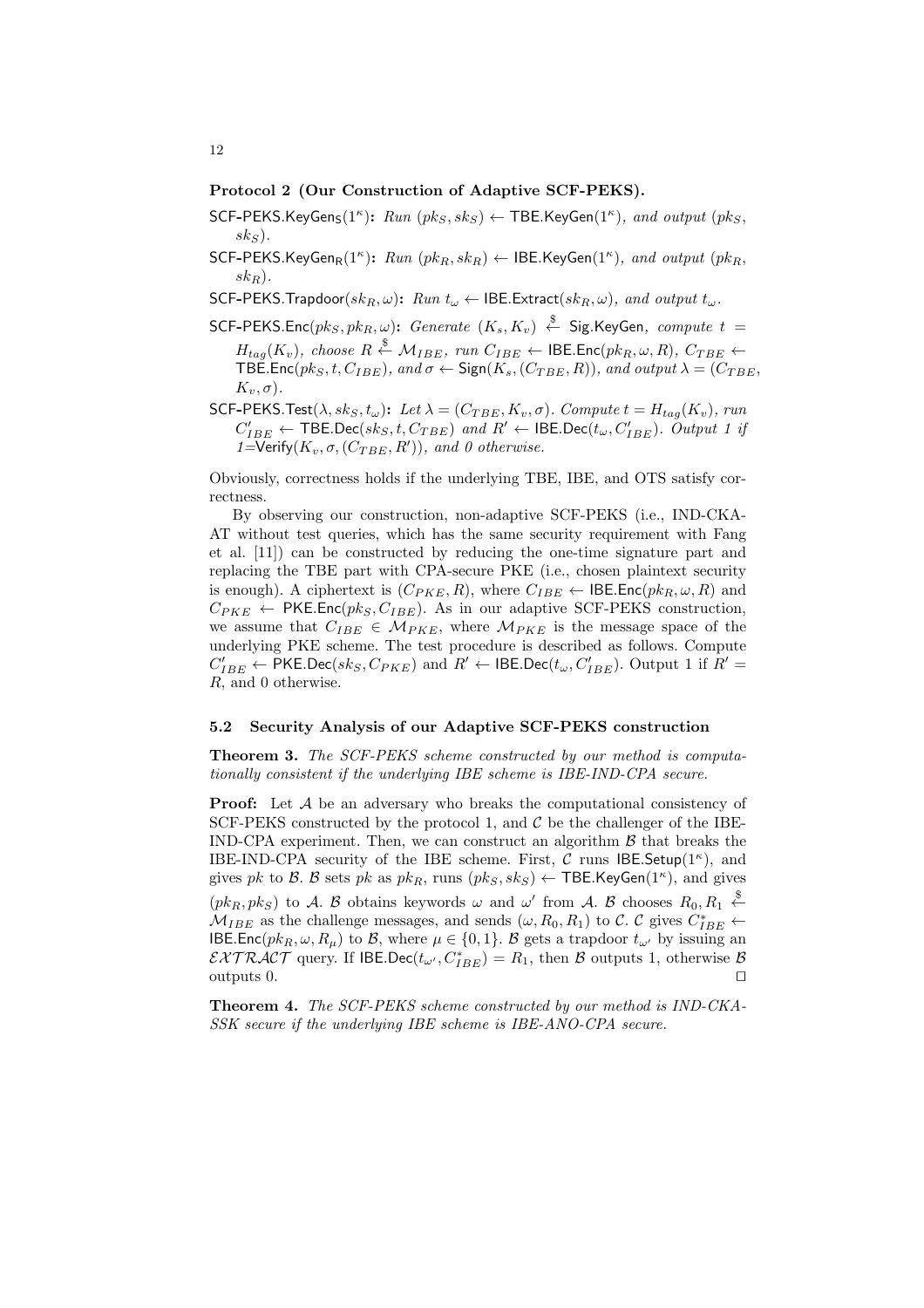**Proof:** Let A be an adversary who breaks the IND-CKA-SSK security of SCF-PEKS constructed by the protocol 1, and  $C$  be the challenger of the IBE-ANO-CPA experiment. Then we can construct an algorithm  $\beta$  that breaks the IBE-ANO-CPA security of the underlying IBE scheme. First, *C* runs IBE*.*Setup(1*<sup>κ</sup>* ), and gives *pk* to *B*. *B* sets *pk* as  $pk_R$ . *A* runs  $(pk_S, sk_S) \leftarrow \textsf{TBE}$ .KeyGen(1<sup>*k*</sup>), and gives  $pk_S$  to  $\beta$ . For a  $TRAP$  query  $\omega_i$ ,  $\beta$  forwards  $\omega_i$  to  $\mathcal C$  as an  $\mathcal {EXTRACT}$ query of the IBE scheme, gets  $t_{\omega_i}$ , and answers  $t_{\omega_i}$  to  $A$ .

In the Challenge phase,  $\mathcal A$  sends the challenge keywords  $\omega_0^*$  and  $\omega_1^*$  to  $\mathcal B$ .  $\mathcal B$ chooses  $R^* \stackrel{\$}{\leftarrow} \mathcal{M}_{IBE}$ , and computes the challenge ciphertext as follows:

- 1. *B* sends  $(R^*, \omega_0^*, \omega_1^*)$  to *C*.
- 2. *C* gives  $C_{IBE}^* \leftarrow \textsf{IDE}.\textsf{Enc}(pk_R, \omega_\mu^*, R^*)$  to *B*, where  $\mu \in \{0, 1\}$ .
- 3. *B* generates  $(K_s^*, K_v^*) \stackrel{\$}{\leftarrow}$  Sig.KeyGen, and computes  $t^* = H_{tag}(K_v^*), C_3^* \leftarrow$ **TBE.Enc**(*pk<sub>S</sub>*</sub>, *t*<sup>*∗*</sup>, *C*<sub>*\**</sub><sub>*BE*</sub>), and *σ*<sup>\*</sup> ← Sign(*K*<sub>*š*</sub></sub>, (*C*<sub>*†*<sub>*BE*</sub>, *R*<sup>\*</sup>)).</sub>
- 4. *B* sends  $\lambda^* = (C_{TBE}^*, K_v^*, \sigma^*)$  to *A*.

Note that *A* can compute  $C_{IBE}^* \leftarrow \textsf{TBE.Dec}(sk_S, H_{tag}(K_v^*), C_{TBE}^*).$  In addition,  $R^*$  may be revealed from  $\sigma^*$  without contradicting unforgeability property. However, this situation is the same as in the IBE-ANO-CPA experiment, where *A* inputs  $ID_0^* := \omega_0^*$ ,  $ID_1^* := \omega_1^*$ , and  $M^* := R^*$ , and gets the challenge ciphertext  $C_{IBE}^*$ . Finally, *B* outputs  $\mu'$ , where  $\mu' \in \{0,1\}$  is the output of *A*.  $\Box$ 

**Theorem 5.** *The SCF-PEKS scheme constructed by our method is adaptive-IND-CKA-AT secure if the underlying TBE scheme is IND-stag-CCA secure, the underlying signature is one-time sUF-CMA secure, and Htag is a TCR hash function.*

**Proof:** Let A be an adversary who breaks the adaptive-IND-CKA-AT security of SCF-PEKS constructed by the protocol 1, and *C* be the challenger of the INDstag-CCA experiment. Then, we can construct an algorithm *B* that breaks the IND-stag-CCA security of the underlying TBE scheme. First,  $\mathcal{B}$  runs  $(K_s^*, K_v^*) \leftarrow$ Sig.KeyGen(1<sup>*κ*</sup>), and sends  $t^* := H_{tag}(K_v^*)$  to  $C$  as the challenge tag.  $C$  runs TBE.KeyGen( $1<sup>\kappa</sup>$ ), and gives *pk* to *B*. *B* sets *pk* as *pk<sub>S</sub>*. *A* runs ( $pk<sub>R</sub>$ ,  $sk<sub>R</sub>$ )  $\leftarrow$ IBE.Setup(1<sup>*κ*</sup>), and gives  $pk_R$  to *B*. Let (SCF-PEKS.Enc( $pk_S, pk_R, \omega_j$ ) := ( $C_{TBE}$ ,  $K_v, \sigma$ ,  $t_{\omega_j}$ ) be a  $\mathcal{TEST}$  query, where  $\omega_j \in \mathcal{ID}$ . *B* computes  $t = H_{tag}(K_v)$ , and answers as follows:

 $t \neq t^* : \mathcal{B}$  can use the  $\mathcal{DEC}$  oracle of the underlying TBE scheme as follows.

- 1. *B* forwards  $(C_{TBE}, t)$  to *C* as a  $\mathcal{DEC}$  query of the TBE scheme.
	- 2. *C* answers  $C'_{IBE} \leftarrow \text{TBE.Dec}(sk, t, C_{TBE})$ .
		- Note that if *t* is not the legitimate tag of *CT BE*, then *C* answers *⊥*. In this case, *B* answers 0.
	- 3. *B* computes  $R' \leftarrow \mathsf{IBE.Dec}(t_{\omega_j}, C'_{IBE}).$
- 4. If  $Verify(K_v, \sigma, (C_{TBE}, R')) = 1$ , then *B* returns 1, and 0 otherwise.
- $t = t^*$ : If  $K_v \neq K_v^*$ , then *B* breaks the TCR property of  $H_{tag}$ . If  $K_v = K_v^*$  (we call this a forge<sub>1</sub> event), then  $\beta$  gives a random answer in  $\mathcal{C}$ , and aborts.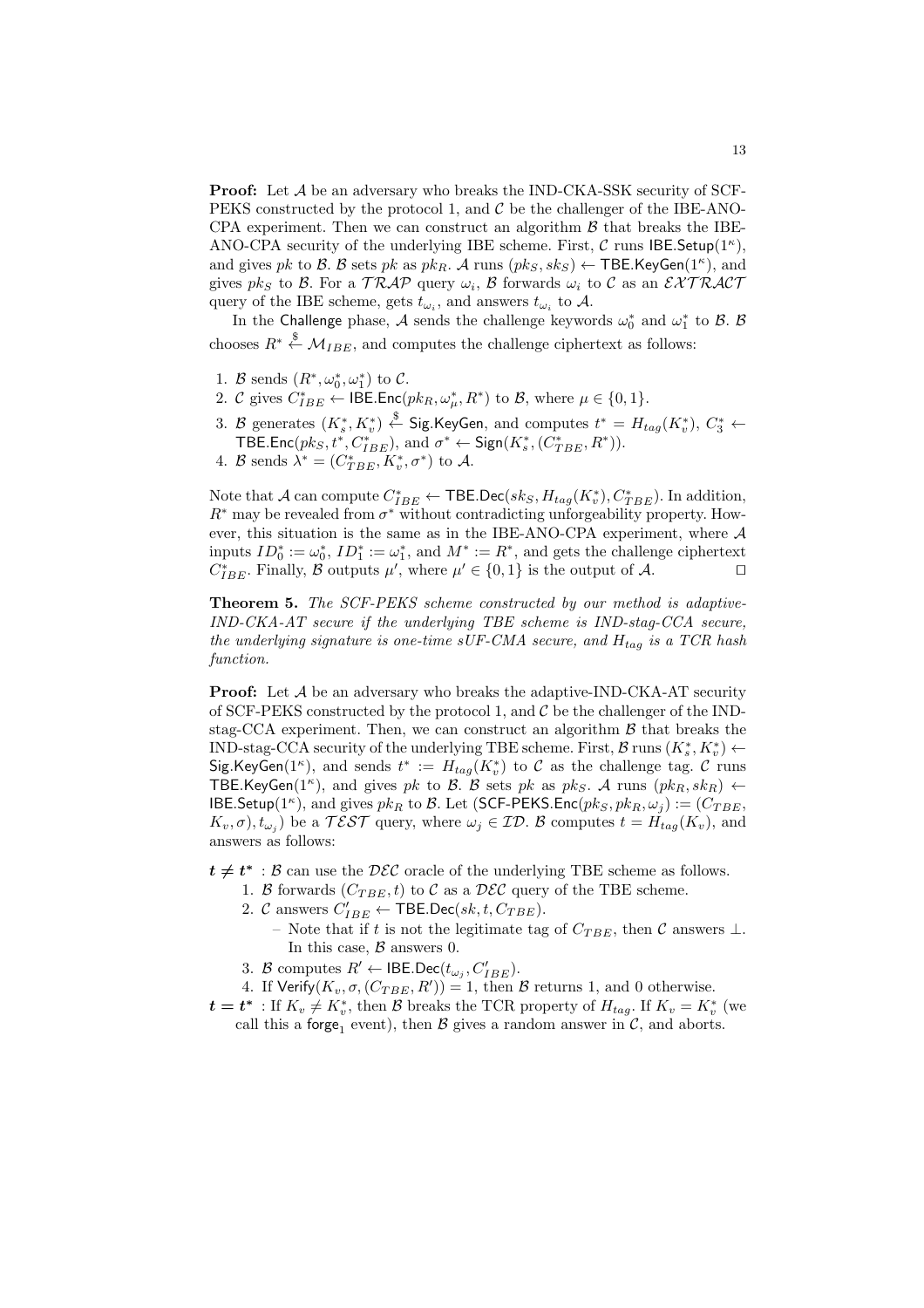In the Challenge phase,  $\mathcal A$  sends the challenge keywords  $\omega_0^*$  and  $\omega_1^*$  to  $\mathcal B$ .  $\mathcal B$ chooses  $R^* \overset{\$}{\leftarrow} \mathcal{M}_{IBE}$ , and computes the challenge ciphertext as follows:

- 1. *B* computes  $C_{IBE,0} \leftarrow \text{IBE}.\text{Enc}(pk_R, \omega_0^*, R^*)$  and  $C_{IBE,1} \leftarrow \text{IBE}.\text{Enc}(pk_R,$  $\omega_1^*, R^*$ ).
- 2. *B* sends  $(M_0^*, M_1^*) := (C_{IBE,0}, C_{IBE,1})$  to *C* as the challenge messages of the IND-stag-CCA experiment of the TBE scheme.
- 3. *C* gives  $C^*_{TBE} \leftarrow \textsf{TBE}.\textsf{Enc}(pk_S, t^*, M^*_{\mu})$  to *B*.
- 4. B computes  $\sigma^* \leftarrow \text{Sign}(K_s^*, (C_{TBE}^*, R^*)),$  and sends  $\lambda^* = (C_{TBE}^*, K_v^*, \sigma^*)$  to *A*.

 $\Delta$ gain, let (SCF-PEKS.Enc $(pk_S, pk_R, \omega_j) := (C_{TBE}, K_v, \sigma), t_{\omega_j})$  be a  $\mathcal{TEST}$  query, where  $\omega_j \in \mathcal{ID}$ . B computes  $t = H_{taq}(K_v)$ , and answers as follows:

## $\text{In the case } t_{\omega_j} \in \{t_{\omega_0^\ast}, t_{\omega_1^\ast}\}$  :

- $t = t^*$ : If  $K_v \neq K_v^*$ , then *B* breaks the TCR property of  $H_{tag}$ . If  $K_v = K_v^*$ (we call this a forge<sub>2</sub> event), then  $\beta$  gives a random answer in  $\mathcal{C}$ , and aborts.
- *t* ≠ *t*<sup>\*</sup> : Then *B* can use the *DEC* oracle of the underlying TBE scheme as follows. .
	- 1. *B* forwards  $(C_{TBE}, t)$  to *C* as a  $\mathcal{DEC}$  query of the TBE scheme.
	- 2. *C* answers  $C'_{IBE} \leftarrow \text{TBE.Dec}(sk, t, C_{TBE})$ .
		- Note that if *t* is not the legitimate tag of  $C_{TBE}$ , then *C* answers *⊥*. In this case, *B* answers 0.
	- 3. *B* computes  $R' \leftarrow \mathsf{IBE.Dec}(t_{\omega_j}, C'_{IBE}).$
	- 4. If  $Verify(K_v, \sigma, (C_{TBE}, R')) = 1$ , then  $\beta$  returns 1, and 0 otherwise.
- $\text{In the case } t_{\omega_j} \not\in \{t_{\omega_0^*}, t_{\omega_1^*}\}$  :
	- $(C_{TBE}, K_v, \sigma) = (C_{TBE}^*, K_v^*, \sigma^*)$  : B returns 0, since  $(C_{TBE}^*, K_v^*, \sigma^*)$  is an SCF-PEKS ciphertext of either  $\omega_0^*$  or  $\omega_1^*$ .
	- $(C_{TBE}, K_v, \sigma) \neq (C_{TBE}^*, K_v^*, \sigma^*) : \mathcal{B}$  runs the same simulation as in the find stage.

If  $\beta$  does not abort, then our simulation is perfect. Finally,  $\beta$  outputs  $\mu'$ , where  $\mu' \in \{0, 1\}$  is the output of  $\mathcal{A}$ .

Next, we prove that Pr[f**orge**] := Pr[**forge<sub>1</sub>** ∨ **forge<sub>2</sub>**] is negligible. We construct an algorithm *B ′* which can win the sUF game with probability at least Pr[forge]. *B*<sup> $\prime$ </sup> obtains  $K_v^*$  from the sUF challenger, instead of executing Sig.KeyGen(1<sup>*κ*</sup>). *B*<sup> $\prime$ </sup> runs  $(pk_S, sk_S) \leftarrow \textsf{TBE}$ *.KeyGen*(1<sup>*k*</sup>), and gives  $pk_S$  to *A*. *A* runs  $(pk_R, sk_R) \leftarrow$ IBE. Setup( $1^{\kappa}$ ), and gives  $pk_R$  to *B*. Since *B*<sup>'</sup> has  $sk_S$ , *B*<sup>'</sup> can answer any  $T\mathcal{E}ST$ queries. In the challenge phase of the adaptive-IND-CKA-AT experiment, *B ′* computes  $t^*=H_{tag}(K_v^*),$  chooses  $R^*\stackrel{\$}{\leftarrow}\mathcal{M}_{IBE},$  runs  $C_{IBE}^*\leftarrow\mathsf{IBE}.\mathsf{Enc}(pk_R,\omega_\mu,$ R), and  $C^*_{TBE} \leftarrow \textsf{TBE}.\textsf{Enc}(pk_S, t^*, C^*_{IBE})$ , sets  $M^* := (C^*_{TBE}, R^*)$ , sends  $M^*$ to the sUF challenger, and obtains  $\sigma^*$  from the sUF challenger. Therefore,  $\mathcal{B}'$ makes at most one signature query. Note that we do not have to care about the value  $\mu \in \{0, 1\}$ , since we only have to guarantee that  $\lambda^* = (C^*_{TBE}, K^*_v, \sigma^*)$ is a valid SCF-PEKS ciphertext. In the forge events, *A* sends a *T EST* query  $((C_{TBE}, K_v, \sigma), t_{\omega_j})$  with  $K_v = K_v^*$ .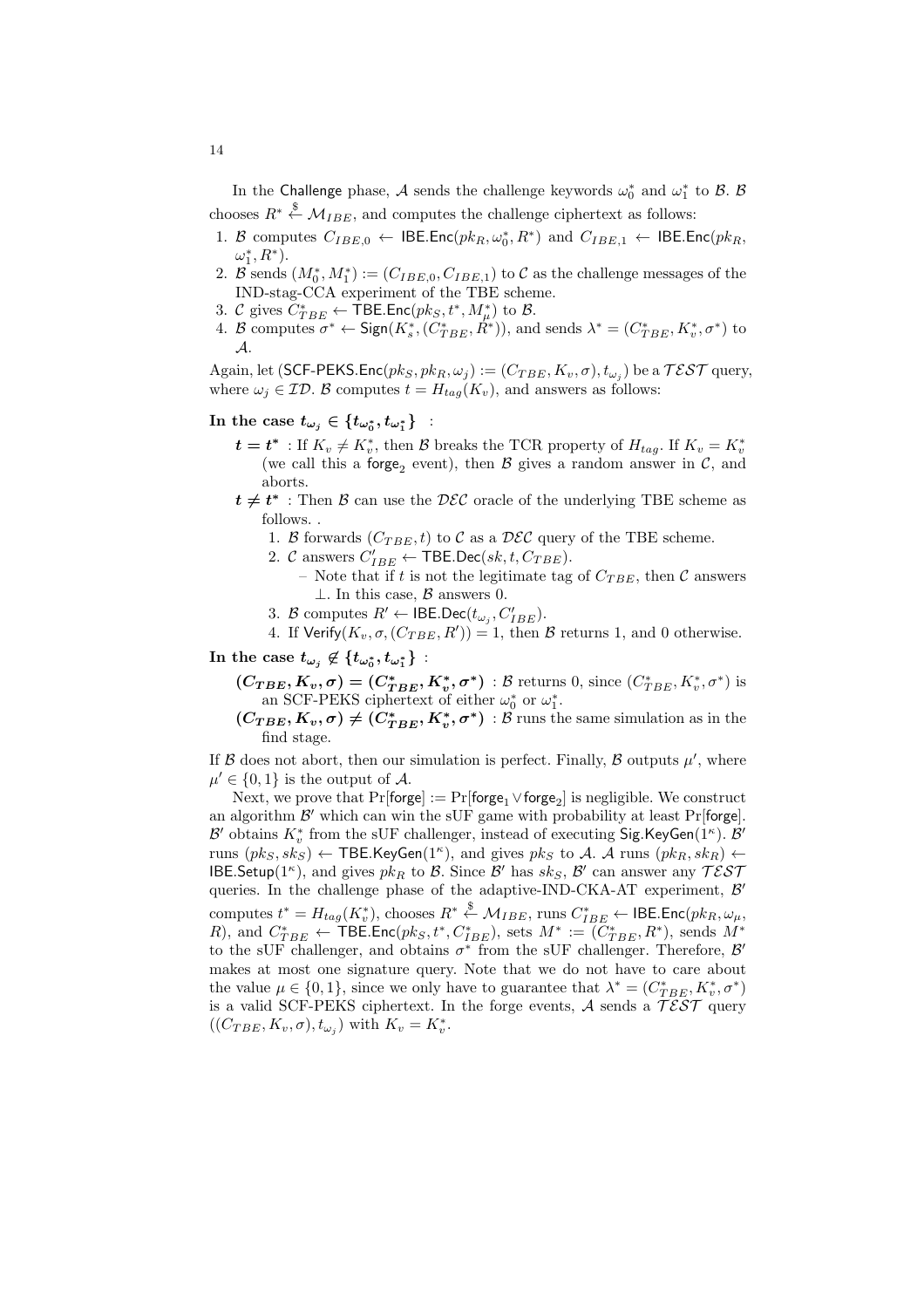- $f \circ g e_1$ : In this case,  $\mathcal{B}'$  can obtain a signature without issuing the signature  $\mathcal{C}_{IBE} \leftarrow \text{TBE}.\text{Dec}(sk_S, H_{tag}(K_v), C_{TBE})$  and  $R' \leftarrow \text{C}_{IBE}$  $\text{IBE.Dec}(t_{\omega_j}, C_{IBE})$ . If  $((C_{TBE}, R'), \sigma)$  is not a valid signature pair, then *B'* returns 0 as the answer of this  $\mathcal{TEST}$  query. Otherwise, if  $((C_{TBE}, R'), \sigma)$  is a valid signature pair, then  $\mathcal{B}'$  submits a forged pair  $((C_{TBE}, R'), \sigma)$  to the sUF challenger and wins.
- forge<sub>2</sub> : Now  $t_{\omega_j} \in \{t_{\omega_0^*}, t_{\omega_1^*}\}$ . Then  $(C_{TBE}, \sigma) \neq (C_{TBE}^*, \sigma^*)$ .  $\mathcal{B}'$  computes  $C_{IBE} \leftarrow \text{TBE}.\text{Dec}(sk_S, H_{tag}(K_v), C_{TBE})$  and  $R' \leftarrow \text{IBE}.\text{Dec}(t_{\omega_j}, C_{IBE})$ . If  $((C_{TBE}, R'), \sigma)$  is not a valid signature pair, then  $\mathcal{B}'$  returns 0 as the answer of this  $\mathcal{TEST}$  query. Otherwise, if  $((C_{TBE}, R'), \sigma)$  is a valid signature pair, then  $\mathcal{B}'$  submits a forged pair  $((C_{TBE}, R'), \sigma)$  to the sUF challenger and wins.

Therefore,  $Pr[\text{forget}] := Pr[\text{forget}_1 \vee \text{forget}_2]$  is negligible, since the underlying signature is sUF. *⊓⊔*

## **6 Conclusion**

In this paper, to show the relationships of IBE, TRE, and adaptive SCF-PEKS, we propose a generic construction of TRE with 1-bit plaintext space (resp. adaptive SCF-PEKS) from adaptive SCF-PEKS (resp. anonymous IBE). Our first result seems interesting since no bridge between TRE and PEKS primitive has been known before. In addition, no generic construction of SCF-PEKS has been proposed so far. That is, our second construction also seems independently interesting.

As future works, it is interesting to consider the keyword guessing attacks [18, 29], namely, if adaptive SCF-PEKS can handle keyword guessing attack, then what happens in the TRE context. In addition, we expect that the wildcard searching capability [27] might lead to a construction of time-specific encryption [25], where the time "interval" can be specified. Finally, a construction of TRE with multi-bit plaintext space from adaptive SCF-PEKS needs to be revisited.

## **References**

- 1. Abdalla, M., Bellare, M., Catalano, D., Kiltz, E., Kohno, T., Lange, T., Malone-Lee, J., Neven, G., Paillier, P., Shi, H.: Searchable encryption revisited: Consistency properties, relation to anonymous IBE, and extensions. J. Cryptology 21(3), 350– 391 (2008)
- 2. Baek, J., Safavi-Naini, R., Susilo, W.: Public key encryption with keyword search revisited. In: ICCSA (1). pp. 1249–1259 (2008)
- 3. Bellare, M., Rogaway, P.: Collision-resistant hashing: Towards making UOWHFs practical. In: CRYPTO. pp. 470–484 (1997)
- 4. Bellare, M., Shoup, S.: Two-tier signatures, strongly unforgeable signatures, and Fiat-Shamir without random oracles. In: Public Key Cryptography. pp. 201–216 (2007)